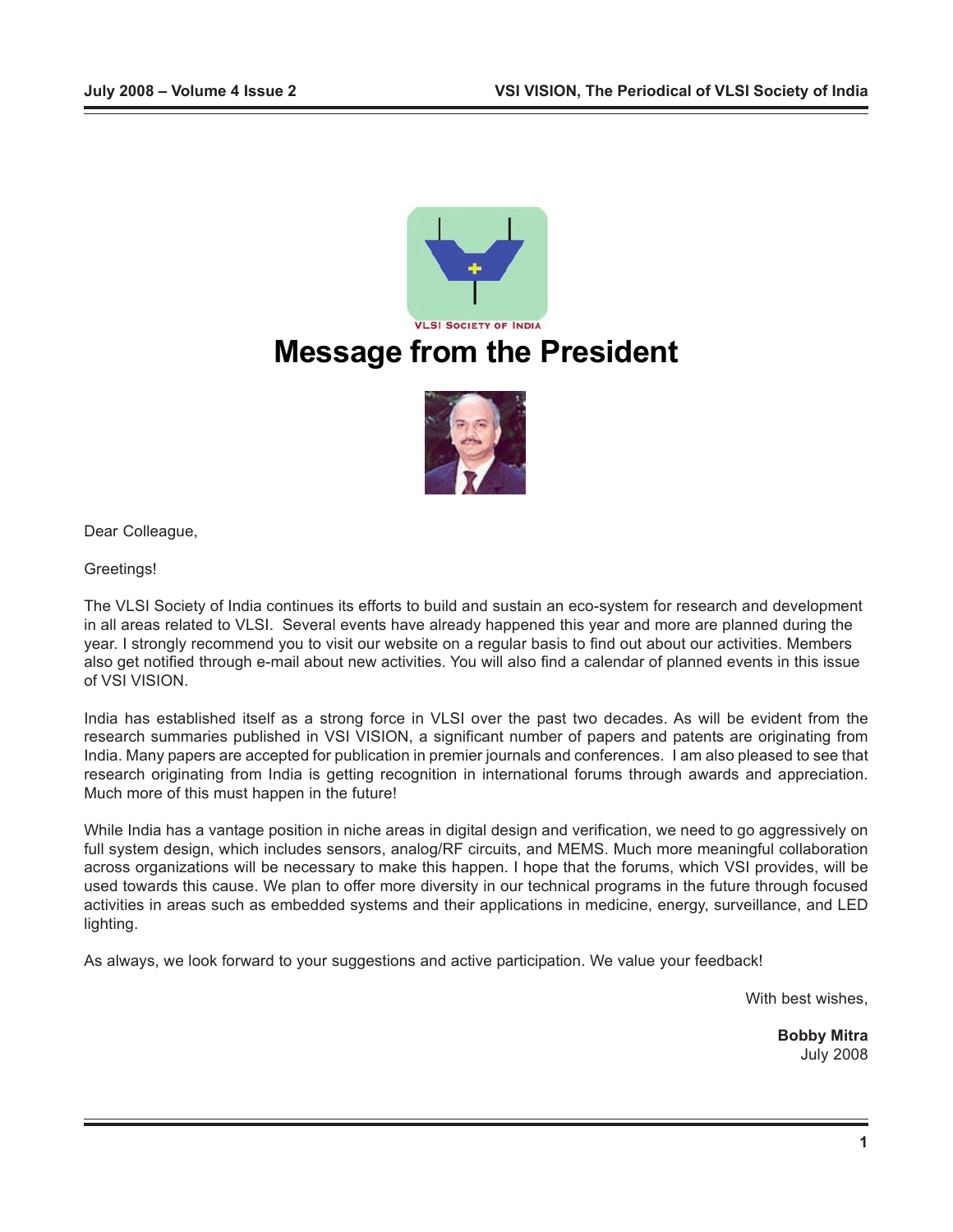

# **Editorial**

Industry-academia interaction is the most discussed topic in conferences. I have participated in several panel discussions myself and have noticed several recurring themes in this discussion. One of these has to do with placement of students as interns and full-time employees in the industry. With a number of engineering colleges coming up in the recent years and more engineers graduating each year, ironically, the problem of hiring has become more difficult for the industry. In a recently organized panel discussion at Mysore, several panelists from the industry were asked what they look for in a graduating engineer. Most panelists emphasized that they judge a candidate the fundamentals.

The nature of the jobs in the industry today is such that specialization is required. A student may do any of the following within a year of his joining a VLSI company – write or verify hardware descriptions, use formal verification techniques to expose bugs, synthesize hardware descriptions under constraints, design or verify analog circuits, analyze timing of synthesized logic and debug timing problems, use physical design tools to generate layouts that pass a variety of checks, use design-for-testability tools to add test-related circuitry, generate test patterns, write system-software for embedded platforms, develop applications of embedded systems, …

To make this picture even more complex, some jobs demand knowledge in application-areas such as telecommunications, RF, computer networks, digital audio, image processing, video, biomedicine, …

It is unfair to expect the colleges to teach all the special topics in an undergraduate curriculum, which spans a period of four years after twelve years of schooling. The older scheme of five-year undergraduate education provided some flexibility to steer students towards specialization through industrial training. Some specialization can be introduced in the undergraduate program through elective subjects. For example, in most Indian Institutes of Technology, the undergraduate student gets a degree in *Electrical Engineering*. The student may take some elective subjects in broad areas such as electronic communications, power electronics, control theory, computer architecture, biomedical electronics, and so on, depending on the student's interest and the availability of elective subjects.

 Many Indian Universities offer specialized undergraduate degrees in Electronics, Electronics and Communication, Telecommunication, Information Technology, Instrumentation, Industrial Electronics, Computer Science, Biomedical Engineering, Biotechnology, and so on. However, often there is not much variation in the curriculum of these degrees. Most colleges do not have specialized faculty in these areas. Industries do not seem to particularly recognize these specializations when they visit a campus for placement. An extreme example is that of "IT companies" that hire from all these branches of engineering – in fact, they even hire students from Civil, Mechanical, and Textile engineering.

 Postgraduate study is the natural answer to fulfill the need of specialization that the industries demand, but our M.Tech and MS programs seem to suffer from similar problems. Many companies, therefore, either do not hire postgraduate students, or do not provide sufficient differentiation in benefits when hiring them. The companies argue that they have to invest a similar amount of effort to make a postgraduate student productive. On the brighter side, when a postgraduate program of repute does exist, companies offer significant amount of support to such programs through student fellowships, mentoring, campus placements, and handsome differentiation in benefits.

 When VLSI companies have to focus on the much larger population of undergraduate students for hiring, selection is a daunting task. This gets more complicated when companies begin to make offers much earlier, as early as the fifth semester, in the hope of attracting the best. There seems to be general consensus that this is a bad move. Professors complain that students who have job offers in the fifth semester have no serious motivation to take the specialized courses or pursue a specialized project! Industries complain that conducting tests and interviews in the fifth semester can be a challenge.

 What, indeed, does someone look for when testing or interviewing a nineteen or twenty year old student for a job that demands much skill and specialization? "Ability to learn" and "strong fundamentals" are the answers that emerge in a number of discussions I have had with industry representatives. Some people also state "soft skills" as an additional criterion. Perhaps we must spend time to discuss and understand these concepts better.

 Companies that are looking for special manpower have to do their bit to contribute towards postgraduate programs that have been created to solve the manpower problem. Similarly, the management of colleges must also encourage their faculty and provide the inputs to improve the postgraduate programs.

While curricula exist for postgraduate programs, many colleges do not have faculty to teach the specialized courses. Training the faculty in specialized areas is an area that needs immediate and close attention. I see numerous examples of engineers from industry willing to teach in colleges. This is an incomplete and perhaps an incorrect solution, since it is not sustainable or scalable. A better solution is to train the trainer through mentoring, faculty internship programs and summer training programs for faculty.

 A strong research program is necessary to support a strong teaching program. Unless the faculty are engaged in research activities, they will soon fall behind in the fast-changing world of VLSI. Some Universities are making it mandatory for their faculty to obtain higher education (M.Tech, MS, or Ph.D.) It is also important for faculty to continually get updates from fellow researchers on the latest developments in VLSI. This can be done through participation in conferences and workshops and by following published literature. While many colleges are beginning to host their own conferences and workshops, they seem to suffer from lack of serious industry participation.

There is much to be done to solve the problems of undergraduate and postgraduate programs, which I have mentioned above. The VLSI Society of India provides forums where solutions to these problems can be discussed and attempted. The activities of VSI promote muchneeded faculty-industry interaction and we appeal to the management of companies, the engineers, the management of educational institutions, and the faculty to support these activities and contribute to them in one way or another. I look forward to hearing from you if you have any ideas in this matter.

 If you have additional ideas or counter points on any of the thoughts I have captured in this editorial, please do write. We also look forward to your feedback on this issue of VSI VISION.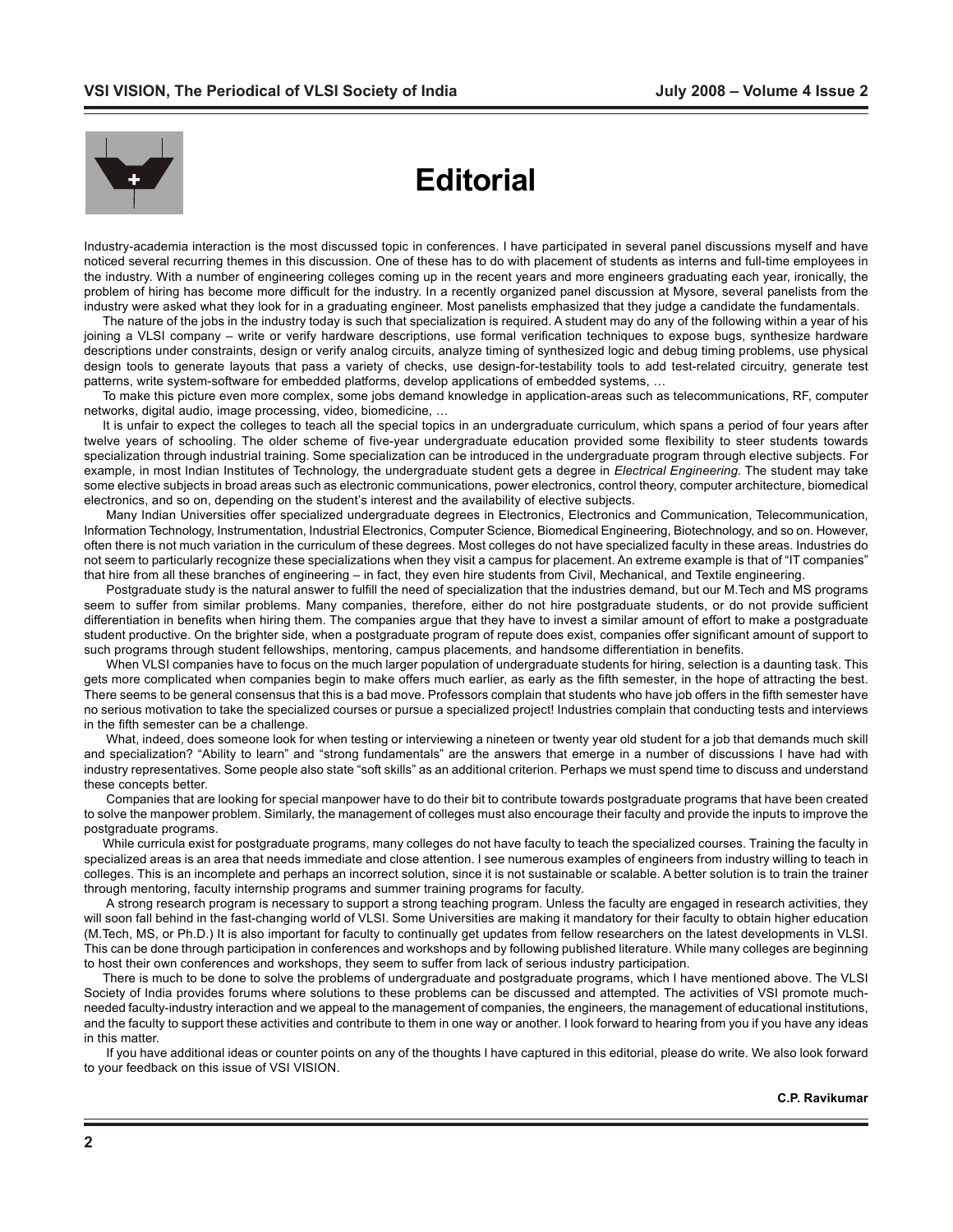<u> Elizabeth Company (</u>

 $\sim$   $\sim$   $\sim$ 

# **CONTENTS**

| 1.  |                                                                                                                                         |  |
|-----|-----------------------------------------------------------------------------------------------------------------------------------------|--|
| 2.  |                                                                                                                                         |  |
| 3.  |                                                                                                                                         |  |
| 4.  |                                                                                                                                         |  |
| 5.  | C.P. Ravikumar, Texas Instruments                                                                                                       |  |
| 6.  | Adapted from an article that appeared in Dr. Dobb's Portal                                                                              |  |
| 7.  | "As Processing Becomes Digital Intensive, Systems Will Require More Analogue Content"  14<br>Interview with Dr. Biswadeep (Bobby) Mitra |  |
| 8.  | C.P. Ravikumar                                                                                                                          |  |
| 9.  | News - Indian Government to encourage publicly funded universities to commercialize innovation  17                                      |  |
| 10. | Researcher's methodology eases VLSI-layout updates<br>K.C. Krishnadas, EE Times                                                         |  |
| 11. |                                                                                                                                         |  |
| 12. | A report by C.P. Ravikumar                                                                                                              |  |
|     | A VSI Panel Discussion<br>Report by C.P. Ravikumar                                                                                      |  |
| 14. | April 25-26, 2008, Bangalore<br>A report by P. Sakthivel, Anna University, Chennai - 600 025                                            |  |
|     |                                                                                                                                         |  |
|     |                                                                                                                                         |  |
|     |                                                                                                                                         |  |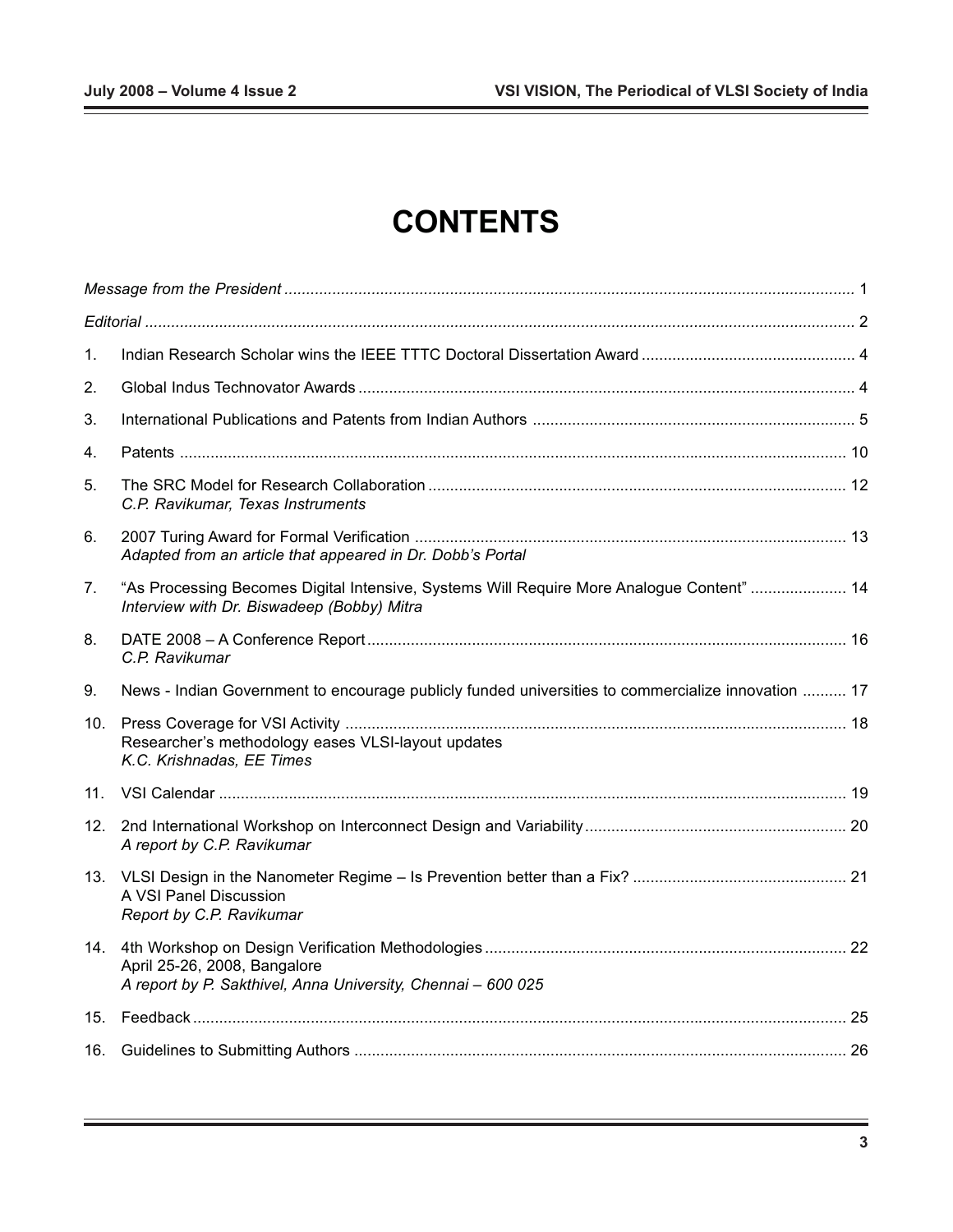**AWARDS**

# **Indian Research Scholar wins the IEEE TTTC Doctoral Dissertation Award**



VSI congratulates **Devanathan Varadarajan** for winning the first place in the Doctoral Thesis contest organized by the IEEE Test Technology Technical Council. The contest was held at the VLSI Test Symposium during April 2008 in San Diego. Devanathan, an employee of Texas Instruments, India, and a part-time Ph.D. student in the Department of Computer Science and Engineering at IIT Madras, won the award for his thesis entitled "On the power-safe testing of system-on-chips." He submitted the thesis in December 2007 and defended it successfully in May 2008. His supervisors were Dr. C.P. Ravikumar of Texas Instruments and Prof. V. Kamakoti of IIT Madras.

The Doctoral Thesis contest is held annually and is open to all Ph.D. students who have worked on a problem related to VLSI Test and have submitted the thesis in

the academic year in which the contest is held. The student must submit a summary of the thesis and must present the highlights of the contributions to an international panel of judges. Congratulations to Devanathan for winning this prestigious award!

# **Global Indus Technovator Awards**



**Anantha P. Chandrakasan** has received the GITA2007 Award (Global Indus Technovator Awards) under Materials and Energy category. The awards recognize innovators, from either a technical or entrepreneurial perspective, in the fields of biotechnology, healthcare and medicine, information technology, materials and devices, energy, and developmental work.

Anantha P. Chandrakasan received the B.S, M.S. and Ph.D. degrees in Electrical Engineering and Computer Sciences from the University of California, Berkeley, in 1989, 1990, and 1994 respectively. Since September 1994, he has been with the Massachusetts Institute of Technology, Cambridge, where he is currently the Joseph F. and Nancy P. Keithley Professor of Electrical Engineering. More information can be accessed through http://technovators.mit.edu/gita/ 2007\_winners\_materials.html#chandrakasan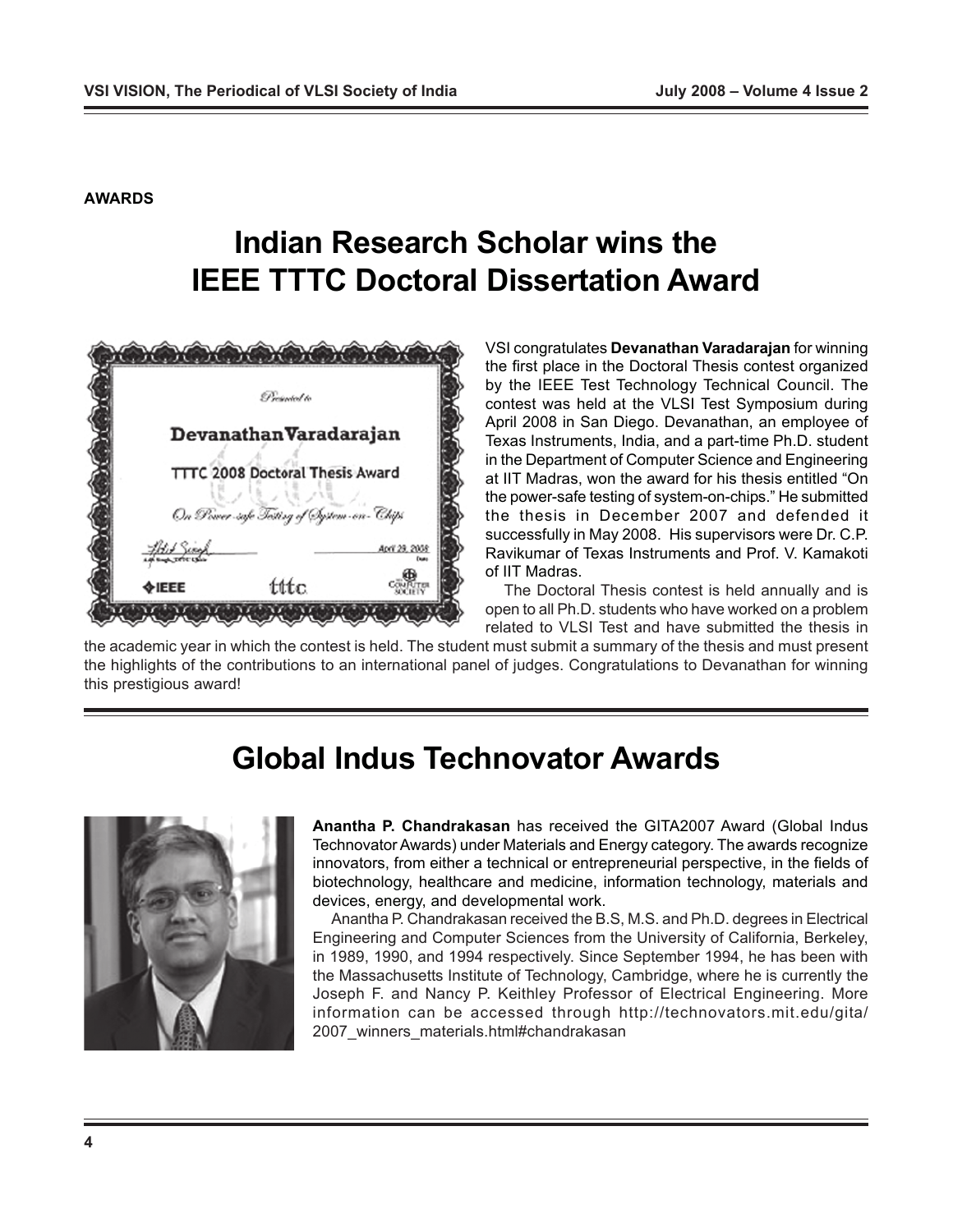# **International Publications and Patents from Indian Authors**

### **POWER-AWARE TEST: CHALLENGES AND SOLUTIONS**

**Srivaths Ravi (Texas Instruments India)**

*Name of the International Journal/Conference:* ITC 2007 (International Test Conference)

*Abstract:* Power-aware test is increasingly becoming a major manufacturing test consideration due to the problems of increased power dissipation in various test modes as well as test implications that arise due to the usage of various lowpower design technologies in devices today. Several challenges emerge for test engineers and test tool developers, including (and not restricted to) understanding of various concerns associated with power-aware test, development of power-aware design-fortest (DFT), automatic test pattern generation (ATPG) techniques, and test power analysis flows, evaluation of their efficacy and ensuring easy/rapid deployment. This paper highlights concerns and challenges in power-aware test, surveys various practices drawn from both academia and industry, and points out critical gaps that need to be addressed in the future.

#### **TEST STRATEGIES FOR LOW POWER DEVICES**

#### **C. P. Ravikumar, M. Hirech, and X. Wen**

*Name of the International Journal/ Conference:* DATE 2008 (Design Automation and Test in Europe)

*Abstract:* Ultra low-power devices are being developed for embedded applications in bio-medical electronics, wireless sensor networks, environment monitoring and protection, etc. The testing of these low-cost, low-power devices is a daunting task. Depending on the target application, there are stringent guidelines on the number of defective parts per million shipped devices. At the same time, since such devices are cost-sensitive, test cost is a major consideration. Since system-level powermanagement techniques are employed in these devices, test generation must be powermanagement- aware to avoid stressing the power distribution infrastructure in the test mode. Structural test techniques such as scan test, with or without compression, can result in excessive heat dissipation during testing and damage the package.

False failures may result due to the electrical and thermal stressing of the device in the test mode of operation, leading to yield loss. This paper considers different aspects of testing low-power devices and some new techniques to address these problems.

### **METHODOLOGY FOR LOW POWER TEST PATTERN GENERATION USING ACTIVITY THRESHOLD CONTROL LOGIC**

**Srivaths Ravi, Varadarajan Devanathan, and Rubin Parekhji (Texas Instruments India)**

*Name of the International Journal/ Conference:* ICCAD 2007 (International Conference on Computer Aided Design)

*Abstract:* This paper proposes a new technique of power-aware test pattern generation, wherein the test mode power constraints are specified using pseudo hardware logic functions (referred to as power constraint circuits) that augment the target circuit fed to the ATPG tool. The novelty of this approach is three-fold: (i) The ATPG tool only sees the enhanced circuit This influences the generation of the test cubes themselves, as against post-processing of these cubes for a given pattern, (ii) Pattern generation can be driven to minimize test power according to a programmable switching activity threshold, and hence, is scalable, (iii) The same constraint circuit can also be effectively used for pattern filtering to isolate patterns which cause high switching activity. Additionally, the proposed method does not require any changes to the pattern generation tool or process. This paper describes the methodology, together with techniques for realizing the hardware circuit and specifying thresholds. Experimental results on various benchmark circuits (including an industrial design) are presented to show the effectiveness of this approach.

### **A STOCHASTIC PATTERN GENERATION AND OPTIMIZATION FRAMEWORK FOR VARIATION-TOLERANT, POWER-SAFE SCAN TEST**

**V.R. Devanathan, C.P. Ravikumar and V. Kamakoti**

*Abstract:* Process variation is an increasingly dominant phenomenon affecting both power and performance in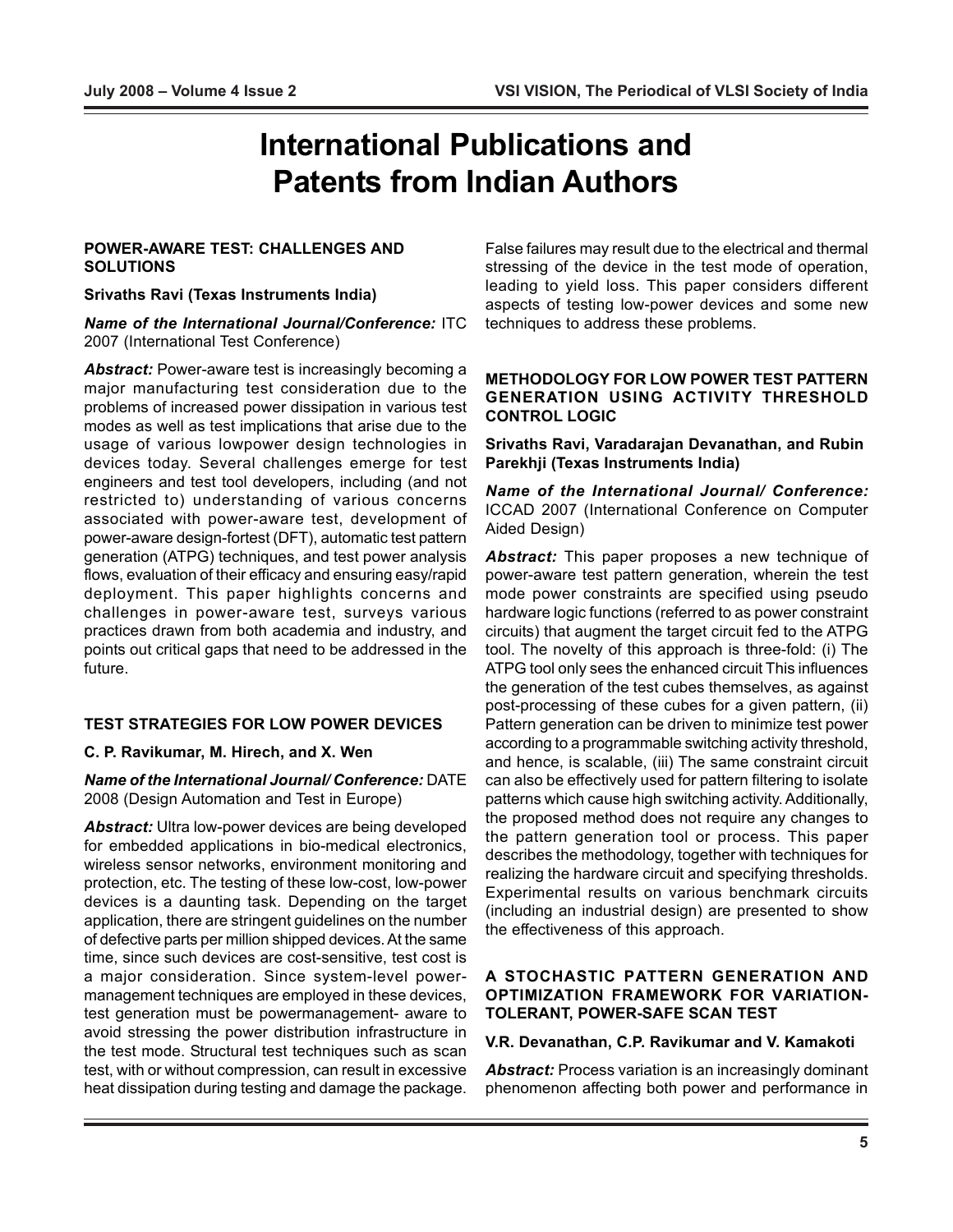sub-100 nm technologies. Cost considerations often do not permit overdesigning the power supply infrastructure for test mode, considering the worst-case scenario. Test application must not overexercise the power supply grids, lest the tests will damage the device or lead to false test failures. The problem of debugging a delay test failure can therefore be highly complex. We argue that false delay test failures can be avoided by generating "safe" patterns that are tolerant to on-chip variations. A statistical framework for power-safe pattern generation is proposed, which uses process variation information, power grid topology and regional constraints on switching activity. Experimental results are provided on benchmark circuits to demonstrate the effectiveness of the framework.

### **A REGRESSION BASED TECHNIQUE FOR ATE-AWARE TEST DATA VOLUME ESTIMATION OF SYSTEM-ON-CHIPS**

**Rajesh Tiwari, Abhijeet Shrivastava, Mahit Warhadpande, Srivaths Ravi, and Rubin Parekhji, (Texas Instruments India)**

### *Name of the International Journal/ Conference:* VTS 2008 (VLSI Test Symposium)

*Abstract:* Conventional methods to assess the test data volume (TDV) of logic in system-on-chips (SoCs) use intuitive formulae that are often agnostic of the target automatic test equipment (ATE) hardware or the ATE test program compilation process. In this paper, we first show that such ATE-unaware approaches lead to a significant gap between these estimates and the actual tester memory consumed. We also provide a generic solution to this problem by using statistical regression techniques to build an ATE-aware TDV model that accurately estimates test program memory consumption as a function of the design and test pattern characteristics. We have implemented this methodology using an off-the-shelf regression solver in the context of a production test flow. We show that the estimator can be used to compute TDV with very high accuracy for logic tests of various industrial IPcores and SoCs.

### **PMSCAN: A POWER-MANAGED SCAN FOR SIMULTANEOUS REDUCTION OF DYNAMIC AND LEAKAGE POWER DURING SCAN TEST**

### **V.R. Devanathan (Texas Instruments), C.P. Ravikumar (Texas Instruments), Rajat Mehrotra (Texas Instruments), V. Kamakoti (IIT Madras)**

*Abstract:* In sub-70nm technologies, leakage power

becomes a significant component of the total power. Designers address this concern by extensive use of adaptive voltage scaling techniques to reduce dynamic as well as leakage power. Low-power scan test schemes that have evolved in the past primarily address dynamic power reduction, and are less effective in reducing the total power. We propose a Power-Managed Scan (PMScan) scheme, which exploits the presence of adaptive voltage scaling logic to reduce test power. We also discuss some practical implementation challenges that arise when the proposed scheme is employed on industrial designs. Experimental results on benchmark circuits and industrial designs show a significant reduction in dynamic and leakage power. The proposed method can also be used as a vehicle to trade-off test application time with test power by suitably adjusting the scan shift frequency and scan-mode power supplies.

### **LOW POWER TEST FOR NANOMETER SYSTEM-ON-CHIPS (SOCS)**

**Srivaths Ravi, Rubin Parekhji, and Jayashree Saxena (Texas Instruments India)**

*Name of the International Journal:* Journal of Low Power Electronics (JOLPE), April 2008

*Abstract:* Shrinking power consumption budgets and increasing use of low power design techniques in nanometer designs are forcing test engineers to examine the two problems of (a) reducing power consumption in the test mode of circuit operation, and (b) testing the device in the presence of various power management structures. This paper examines the various concerns associated with this domain (often referred to as lowpower or power-aware test), identifies the relevant design and test challenges, surveys salient solutions along with the associated trade-offs, and identifies open topics that require further attention from researchers in both academia and industry.

### **MEMORY YIELD IMPROVEMENT THROUGH MULTIPLE TEST SEQUENCES AND APPLICATION-AWARE FAULT MODELS**

### **Aman Kokrady\* (Texas Instruments), C.P. Ravikumar (Texas Instruments), Nitin Chandrachoodan (IIT Madras)**

*Abstract:* The inability to screen memory defects especially in newer technology with pre-programmed algorithms calls for ability to program newer algorithms on the fly on silicon. Such Built in Self Test strategy is known as Programmable BIST (PBIST). In this paper,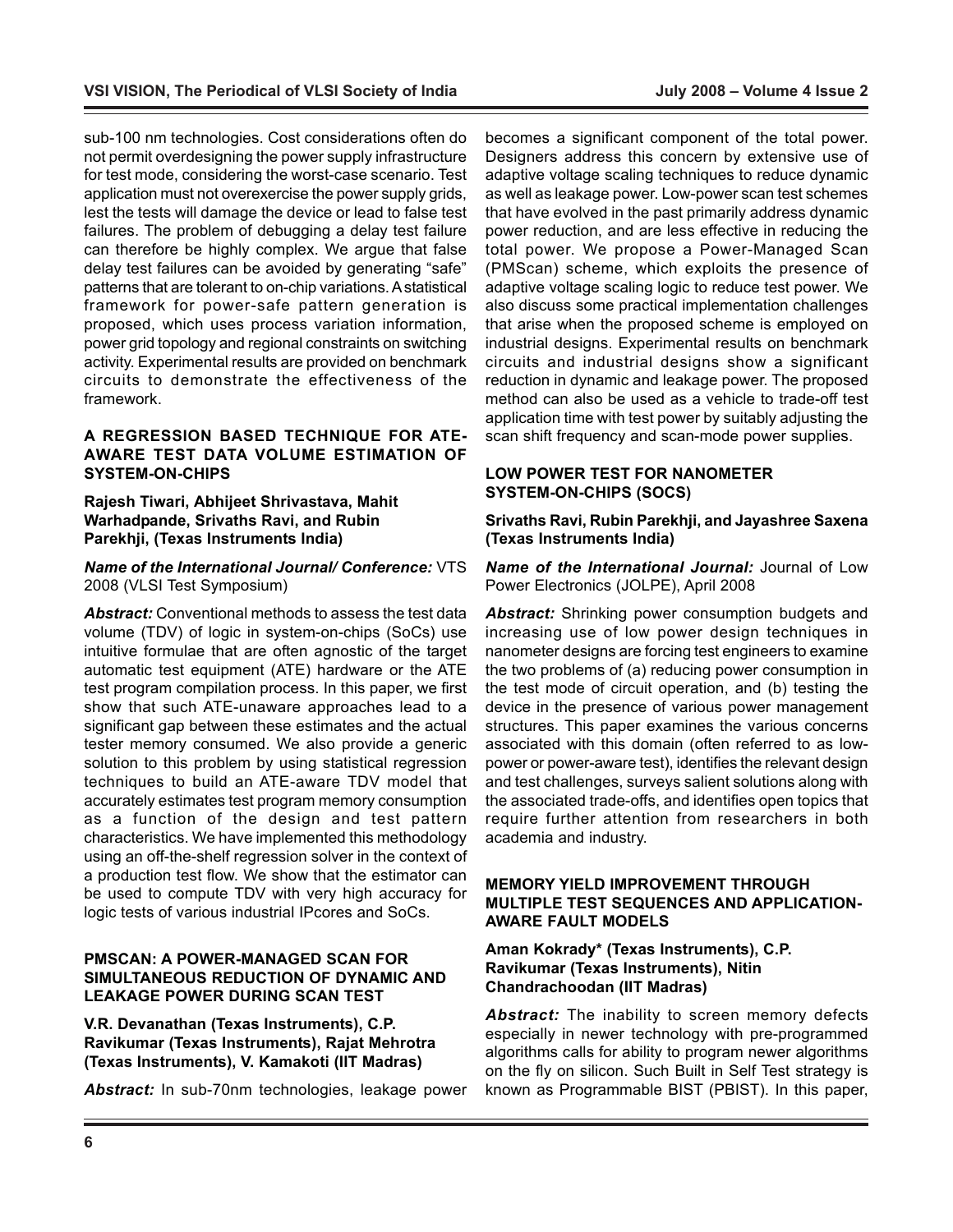we propose a way to improve the yield and reduce the DPPM of memory products by selecting the appropriate test strategy for a memory using PBIST. Memories are getting more sensitive to variations in layout, voltage scaling and process variations. This causes memory defects to occur not just in bit-array but also in the peripheral logic. We argue that the test strategy must take into consideration the usage model of the memory to test. This reduces DPPM while increasing yield. For example, a number of video and audio buffers are used in sequential access mode, but are overtested using conventional memory test algorithms which model a large number of defects which do not impact the operation of the buffers. We propose a binning strategy where memory test algorithms are applied in different order of strictness such that bins have a specific defect / fault grade. A theoretical model for yield improvement with cost-benefit analysis is presented. Experimental data on production devices will be presented to illustrate the impact of new techniques both on yield and DPPM.

### **SOPC BASED ASYNCHRONOUS PIPELINED DCT WITH SELF TEST CAPABILITY**

#### **T.N.Prabakar (Saranathan College of Engg, Tiruchirappalli), G.Lakshminarayanan, and K.K.Anilkumar (NIT Tiruchirappalli)**

International Conference on Microelectronics, 29-31 December 2007 at Cairo, Egypt

Asynchronous pipelined circuits have many potential advantages over their synchronous equivalents including lower power consumption, design reuse without compromise in speed. In this paper, a new technique i.e., "SOPC based Asynchronous Pipelining Technique" (SOPC – System On Programmable Chip) is used for designing and implementing FPGA based Low-Power VLSI Systems. In this approach, the soft core processor available within the FPGA is used to generate various control signals to control the asynchronous data flow in addition to its regular work as processor. Importantly, NIOS processor is also used to validate the results by comparing the results with a known set of test vectors. This type of verification and validation of the digital systems using NIOS provides higher speed and doesn't require any external hook up wires and I/O cards. To verify the efficacy of the proposed approach, an 8 tap DCT using Winograd algorithm is implemented as External Logic to the NIOS processor. The intermittent data between asynchronous pipelined stages are latched by using multiplexer based latches. The completion of

each stage is informed to the NIOS processor using interrupts. In turn, NIOS processor generates various control signals to pass the intermittent data stored in the multiplexer based latches. The designed system has been implemented in a STRATIX EP1S25F780C5 FPGA SOPC kit. The results are validated using the same NIOS processor. In the proposed system, storage of intermittent data is done with multiplexer based latches instead of pipelined registers. Hence this approach results in obtaining the speed of a pipelined DCT with comparably lower power consumption. This approach is also avoiding the need for global clock signals and their consequences like skew problems.

### **COMPARATIVE STUDY OF EVOLUTIONARY MODEL AND CLUSTERING METHODS IN CIRCUIT PARTITIONING PERTAINING OF VLSI DESIGN**

**Prof K.A Sumithradevi, Banashree.N.P, Dr. Annamma Abraham, Dr.Vasanta.R (R.V. College of Engineering, Bangalore)**

*Name of the International Journal:* **ENFORMATIKA,** International Journal of Applied Mathematics and Computer Sciences, Quarterly Volume 4 Number 2, ISSN 1305-5313

#### *Month/ Year of Publication:* April 2007

Abstract: Partitioning is a critical area of VLSI CAD. In order to build complex digital logic circuits its often essential to sub-divide multi –million transistor design into manageable Pieces. This paper looks at the various partitioning techniques aspects of VLSI CAD, targeted at various applications. We proposed an evolutionary time-series model and a statistical glitch prediction system using a neural network with selection of global feature by making use of clustering method model, for partitioning a circuit. For evolutionary time-series model, we made use of genetic, memetic & neuro-memetic techniques. Our work focused in use of clustering methods - K-means & EM methodology. A comparative study is provided for all techniques to solve the problem of circuit partitioning pertaining to VLSI design. The performance of all approaches is compared using benchmark data provided by MCNC standard cell placement benchmark net lists. Analysis of the investigational results proved that the Neuro-memetic model achieves greater performance then other model in recognizing sub-circuits with minimum amount of interconnections between them.

*Keywords:* VLSI, Circuit Partitioning, Neuro-Memetic, Memetic algorithm, genetic algorithm.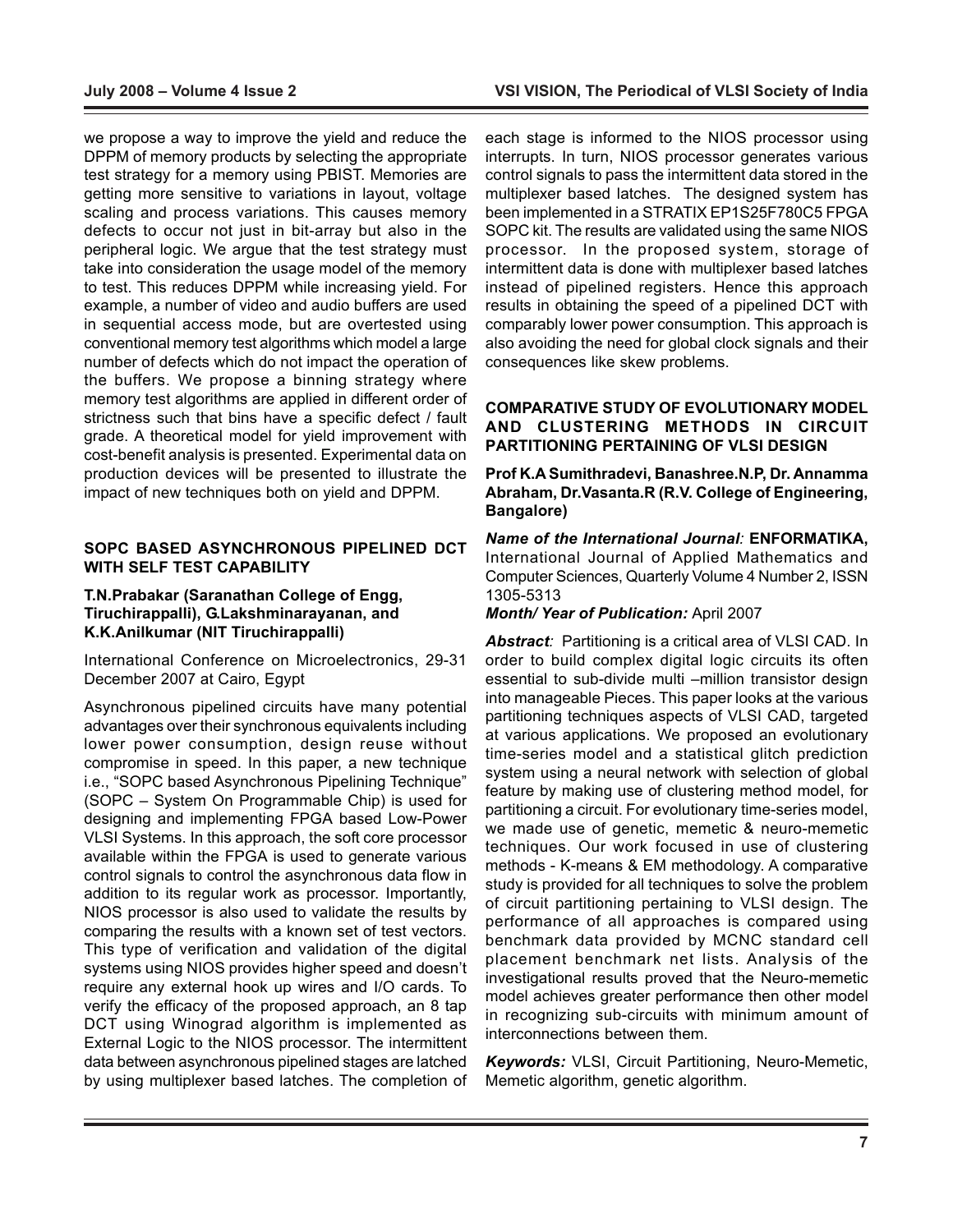### **A NEW CLUSTERING APPROACH FOR VLSI CIRCUIT PARTITIONING**

#### **Prof K.A Sumithradevi, Vijayalakshmi.M.N, Dr. Annamma Abraham, Dr.Vasanta.R (R.V. College of Engineering, Bangalore)**

*Name of International Conference:* IV International Conference on Computer, Electrical and Systems, Science and Engineering CESSE 2007

*Publishing:* Proceedings of World Academy of Science, Engineering and Technology, Volume 25, ISSN 1307-6884

#### *Month/Year of Publishing:* November 2007

Abstract: Circuit partitioning is a vital problem in very large scale integration (VLSI) for physical design algorithm. This paper aims at a range of partitioning methodological aspects, which predicts to divide the circuit into subcircuits with minimum interconnections between them. Our paper considers two clustering algorithms Nearest neighbor and PAM clustering algorithm for dividing the circuits into subcircuits. The experimental results show that PAM clustering algorithm yield better subcircuits than Nearest neighbour. The experimental results are compared using benchmark data provided by MCNC standard cell placement bench netlists.

*Keywords:* Circuit Partitioning, VLSI, nearest neighbor, PAM

### **EVALUATION OF FUZZY ARTMAP WITH DBSCAN IN VLSI APPLICATION**

#### **Prof K.A Sumithradevi, Vijayalakshmi.M.N, Dr. Annamma Abraham, Dr.Vasanta. R (R.V. College of Engineering, Bangalore)**

*Name of International Conference:* IV International Conference on Computer, Electrical and Systems, Science and Engineering CESSE 2007

*Publishing:* Proceedings of World Academy of Science, Engineering and Technology, Volume 26, ISSN 1307- 6884

#### *Month/Year of Publishing:* December 2007

Abstract: The various applications of VLSI circuits in high-performance computing, telecommunications, and consumer electronics has been expanding progressively, and at a very hasty pace. This paper describes a new model for partitioning a circuit using DBSCAN and fuzzy ARTMAP neural network. The first step is concerned with feature extraction, where we had make use DBSCAN algorithm. The second step is the classification and is composed of a fuzzy ARTMAP neural network. The performance of both approaches is compared using benchmark data provided by MCNC standard cell placement benchmark netlists. Analysis of the investigational results proved that the fuzzy ARTMAP with DBSCAN model achieves greater performance then only fuzzy ARTMAP in recognizing sub-circuits with lowest amount of interconnections between them the recognition rate using fuzzy ARTMAP with DBSCAN is 97.7% compared to only fuzzy ARTMAP.

*Keywords:* VLSI, Circuit partitioning, DBSCAN, fuzzy ARTMAP

#### **DIGITAL CIRCUIT DESIGN USING CMOS TRANSISTOR MODEL FOR DEVELOPMENT IN ASIC/SOC TECHNOLOGY**

#### **Saroj Kumar Satapathy, Design Engineer: Storage, LSI Research, Bangalore, India**

*Name of the international journal/conference:* ISSCS 2007 (International Symposium on Signals, Circuits and Systems, Lasi, Romania)

*Month/Year of publication:* July 12-13, 2007

*Abstract:* With the advent in VLSI technology and design, the challenge to design the complex ICs and maximizing productivity in the methodology has grown. In order to meet market expectation of cost, time, and quality, it is indispensable to reuse pre-defined blocks called Intellectual Property (IP) modules in Application Specific IC (ASIC)/ System-on-Chip (SOC) designs. At the same time, improving the quality and attributes of these basic blocks has also become essential. This paper aims at describing a basic Complementary Metal Oxide Semiconductor (CMOS) transistor model, and its implementation to design and analyze efficient basic digital circuits like logic gates and arithmetic circuits. These concepts have been experimented through some famous EDA tools like PSpice and Tanner tool. The result demonstrates the effectiveness of these circuits as compared to their conventional counterparts, in the development of ASIC/SOC technology and forces the justification to explore its future potentials and prospects.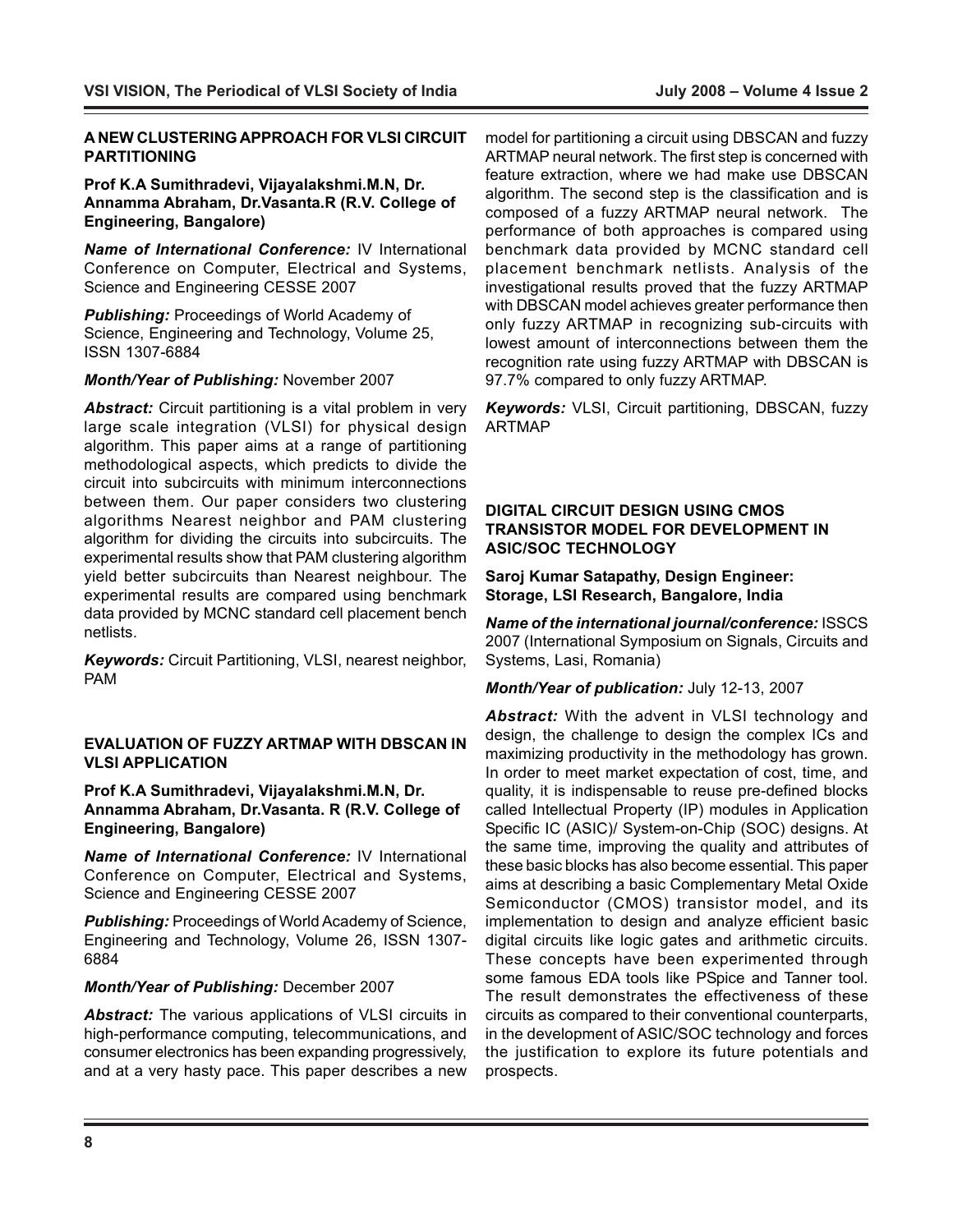### **RIGHT INFERENCE OF HARDWARE IN HIGH-LEVEL SYNTHESIS**

### **M.Joseph, Narasimha B.Bhat and K.Chandra Sekaran (NITK Suratkal, India)**

International Conference on Information processing - ICIP – 2007, Bangalore, India, August – 2007

#### *Date of Publication:* 10.8.2207 Pages: 389 - 398.

*Abstract:* This paper suggests a new methodology to make High-Level Synthesis aware of the target technology, using attribute grammars. It makes the right inference of hardware, by attaching target technology specific attributes to the parse tree. This right inference based on the domain knowledge of a target Field Programmable Gate Array, will guide to generate optimized hardware in terms of power, silicon area and speed.

### **PERFORMANCE ENHANCEMENTS IN SPI 4.2 IP CORE**

**Kaushal Buch, Tarang Popat and Rahul Jain, ASIC Engineers, eInfochips Ltd., Ahmedabad, India**

**Design & Reuse IPSOC 2007** held - Grenoble, France, 5- 6 December 2007

*Paper -* http://www.us.design-reuse.com/articles/18135/ system-packet-interface-spi-4-2-ip-core.html

*Presentation* - http://www.us.design-reuse.com/ ipbasedsocdesign/slides\_2007-76\_01.html

*Abstract:* System Packet Interface-4 Phase 2 (SPI-4.2) is a protocol used for data transfer between link layer and physical layer. It is an interface for packet and cell transfer between a physical (PHY) layer device and a link layer device, for aggregate bandwidths of OC-192 ATM and Packet over SONET (POS), as well as for 10 Gb/s Ethernet applications. The SPI 4.2 protocol defines a 311 MHz (minimum) dual data rate (DDR) operation for a 16-bit data bus, effectively yielding a 10 Gb/s data rate. In order to achieve optimum performance, the architecture outlined below does not add any padding data/control packets between two consecutive back-toback transfers. Also, in order to transfer data efficiently, the architecture incorporates an SPI Performance monitor, which reflects the arbitration status and FIFO status measured over a period of time, which can be analyzed by the firmware. This feature helps the firmware to change the calendar sequence or arbitration logic of a specific port, thus achieving a significant improvement in SPI 4.2 channel utilization. Most of the blocks used in the IP are configurable and can also be re-used in protocol implementation of a similar kind.

### **REVISITING FIDELITY: A CASE OF ELMORE-BASED Y-ROUTING TREES**

**Tuhina Samanta, Prasun Ghosal, Hafizur Rahaman (Bengal Engg. & Sc. University, Howrah), and Parthasarathi Dasgupta (IIM Calcutta)**

*Name of the international journal/conference:* IEEE/ ACM 10th International WOrkshop on System Level

Interconnect Prediction 2008 (SLIP 2008), Newcastleupon-Tyne, UK (Pages: 27-34)

*Month/Year of Publishing:* April 4-5, 2008.

*Abstract:* The dominance of interconnect delay in VLSI circuit design is well known. Construction of routing trees in recent times has to take care of the timing issues for faster design convergence. Thus there is immense scope of research in design and performance of interconnects. Our current work encompasses two aspects of this research. On one hand, we consider the construction of cost-effective global routing trees with the recently introduced Y-interconnects, and on the other hand, we utilize this framework for verifying the supremacy of the Elmore delay estimate for its high fidelity. In order to ensure accurate computation of fidelity, (i) we propose new statistically proven formulae for fidelity, and (ii) compute the fidelity values based on delay estimates for optimal and near-optimal trees. Our experiments on several randomly generated problem instances and benchmarks confirm once again the supremacy of fidelity of Elmore delay over that of linear delay.

### **THERMAL-AWARE PLACEMENT OF STANDARD CELLS AND GATE ARRAYS: STUDIES AND OBSERVATIONS**

**Prasun Ghosal, Tuhina Samanta, Hafizur Rahaman (Bengal Engg. & Sc. University, Howrah), and Parthasarathi Dasgupta (IIM Calcutta)**

*Name of the international journal/conference:* IEEE Computer Society International Symposium on VLSI (ISVLI'08), Montpellier, France, 7-9 April 2008

*Month/Year of Publishing:* April 6-8, 2008 (One of SIX Best paper Nominees)

*Abstract:* In high-performance VLSI circuits, the on-chip power densities are playing dominant role due to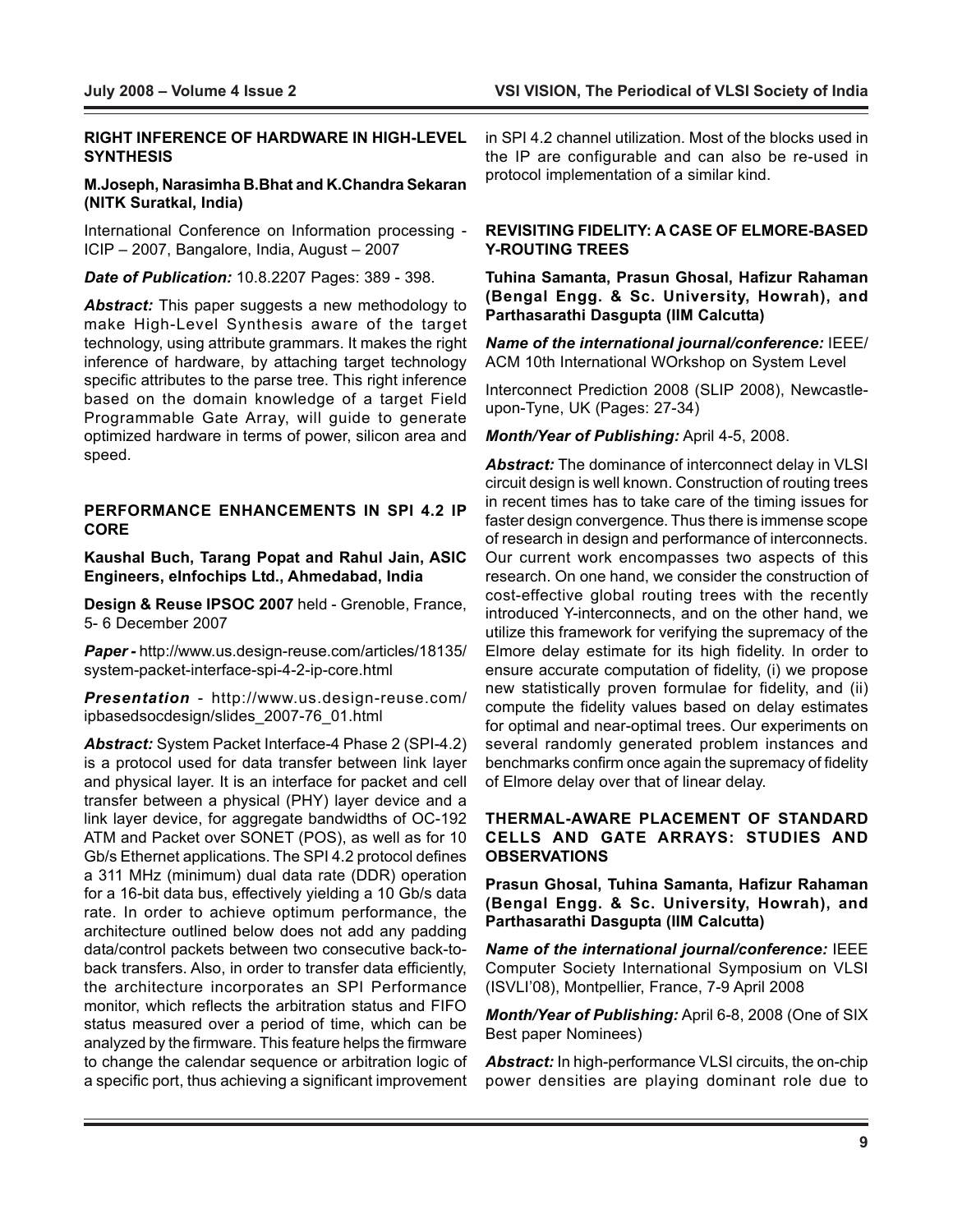increased scaling of technology, increasing number of components, frequency and bandwidth. The consumed power is usually converted into dissipated heat, affecting the performance and reliability of a chip. In this paper, we consider the placement of standard cells and gate arrays (modules) under thermal considerations. Our contributions include: (i) an algorithm for optimal placement of the gates or cells to minimize the possible occurrence of hot spots, (ii) results of sensitivity analysis of thermal characteristic of a layout with respect to the power densities of the modules in the layout, and identifying three classes of modules, and (iii) an algorithm for optimal placement of modules, with minimum possible occurrence of hot spots, and reasonable estimated interconnect lengths. Experimental results on randomly generated and standard benchmark instances are quite encouraging.

### **PERFORMANCE STUDY OF FIXED VALUE INDUCTORS AND THEIR OPTIMIZATION USING ELECTROMAGNETIC SIMULATOR**

**Genemala Haobijam and Roy Paily (IIT Guwahati, India)**

*Name of the international journal/conference:* Microwave and Optical Technology Letters, Vol 50, Issue 5, pp 1205-1210

### *Month/Year of Publishing:* May 2008

© 2008 Wiley Periodicals, Inc. Published online in Wiley **InterScience** 

#### (www.interscience.wiley.com). DOI 10.1002/mop.23310

*Abstract:* In this article, we present an extensive analysis of the dependence of quality factor, peak frequency, self resonance frequency, and area of a spiral inductor on its layout parameters, while keeping the inductance value constant as opposed to various studies reported. This performance trend study establishes the optimum metal width and number of turns for a specified inductance value and desired operating frequency. We propose here an algorithm for accurate design and optimization of spiral inductors using a 3D electromagnetic simulator with minimum number of inductor structure simulations, and thereby reducing its long computation time.

# **Patents**

The patents are related to implementations of wireless blocks, and have all gone into silicon.

### **Patent Number:** 7,298,799

#### **Title: ALL-TAP FRACTIONALLY SPACED, SERIAL RAKE COMBINER APPARATUS AND METHOD Issue Date:** 20-Nov-07

**Inventor(s):** N. Venkatesh, S.D.N. Sailaja, and M.Parthasarathy

*Abstract:* A decision processor for 802.11b codewords for 1 MB and 2 MB data rates includes a sliding correlator for the acquisition of correlation peaks. During a training interval, these correlation peaks are summed into a channel profile memory. The correlation peaks corresponding to a codeword are added into the channel profile memory, and correlation peaks corresponding to the inverse of this codeword are inverted and added into the channel profile memory during the training interval. After the training interval, a decision interval follows whereby correlation peaks are multiplied by the complex conjugate of the contents of the channel profile memory. The multiplication results are accumulated over a codeword window interval to produce a decision output.

# **Patent Number:** 7,298,772

**Title: PACKET DETECTION, SYMBOL TIMING, AND COARSE FREQUENCY ESTIMATION IN AN OFDM COMMUNICATIONS SYSTEM**

#### **Issue Date:** 20-Nov-07

**Inventor(s):** N. Ravikumar, N. Venkatesh, and P.V.Chandrasekhar

*Abstract:* A integrated system for generation of packet detection, symbol timing, and coarse frequency offset for an orthogonal frequency division multiplexed (OFDM) receiver having a stream of input symbols applied comprises a first multiplier performing a multiplication on a delayed and conjugated stream of input symbols multiplied by the input symbol stream. The output of the first multiplier is summed over a symbol length. A second multiplier has an output formed from multiplying the delayed symbol stream by its conjugate, thereby providing a signal strength term Pn. The output of the second multiplier is summed over two symbol periods, and multiplied by a known threshold to form a threshold value. When the magnitude of cn term rises above the known threshold, this generates a packet detect output,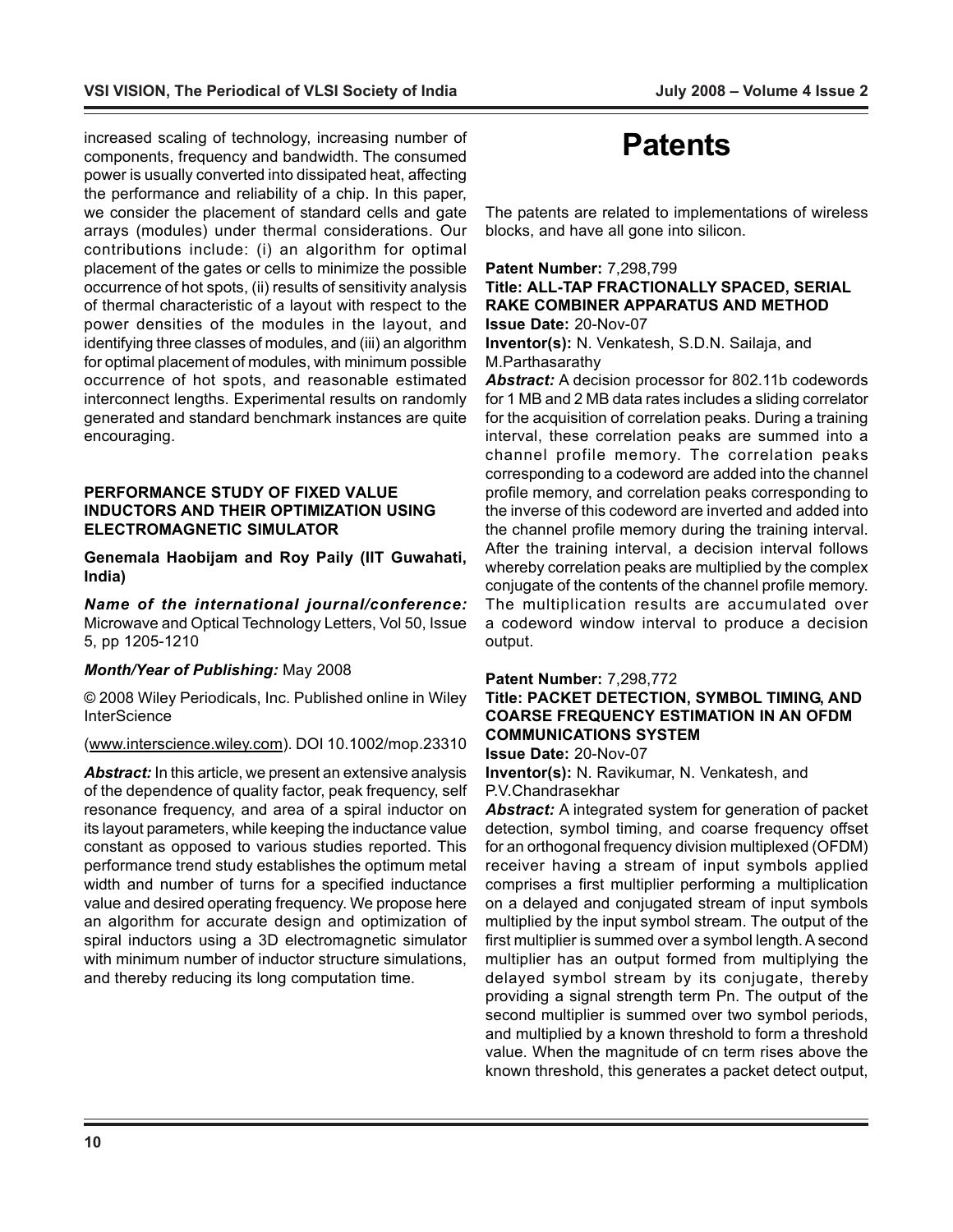and when the magnitude of Cn terms thereafter falls below the known threshold, this generates a symbol timing output.

#### **Patent Number:** 7,296,100 **Title: ALL-TAP FRACTIONALLY SPACED, SERIAL RAKE COMBINER APPARATUS AND METHOD Issue Date:** 13-Nov-07

**Inventor(s):** N. Venkatesh and Satya Rao

*Abstract:* A memory controller for a wireless communication system comprises a packet buffer write system and a packet buffer read system. The packet buffer write system places packets including packet header and packet data into a packet buffer. The packet buffer read system removes packets including a packet header and packet data from a packet buffer. The packet buffer is arranged into a plurality of packet buffer memory slots, each slot comprising a descriptor status array location including an availability bit set to "used" or "free", and a packet buffer memory location comprising a descriptor memory slot and a data segment memory slot. The descriptor memory slot includes header information for each packet, and the data segment memory slot includes packet data. The memory controller operates on one or more queues of data, and data is placed into a particular queue in packet memory determined by priority information derived from incoming packet header or packet data. Data is removed from packet memory based on which queue the data may be found in. The queues are based on a priority system, where one queue receives priority over another queue for data reception and transmission.

#### **Patent Number:** 7,295,144

# **Title: QUANTIZER RESPONSIVE TO NOISE LEVEL FOR A WIRELESS COMMUNICATIONS SYSTEM**

**Issue Date:** 13-Nov-07

**Inventor(s):** Karthik Vaidyanathan, Sundaram Vanka, and M.Parthasarathy

*Abstract:* A quantizer has a plurality of decision blocks, each coupled from input to output, where each decision blocks output generates a binary value that is an unchanged decision block input if the decision block input is below the threshold input level divided by a power of 2, or the decision block subtracts a threshold divided by the power of 2 and passes this result as the decision block output. The quantizer output is formed from the bits of each comparison from each decision block. The threshold is developed from a channel noise variance, which may be multiplied by a scale factor related to coding type and rate. In this manner, a large number of input bits to be quantized may be converted to a smaller

number of quantizer output bits, while preserving the dynamic range information required to correctly decode signals passed through a communications channel having multi-path frequency selective fading.

### **Patent Number:** 7,218,896 **Title: MULTIPLEXED WIRELESS RECEIVER AND TRANSMITTER**

**Issue Date:** 15-May-07 **Inventor(s):** N. Venkatesh

*Abstract:* A baseband receiver having quadrature analog outputs and a plurality of analog control and status signals and a transmit modulator having analog quadrature inputs and a plurality of analog control and status signals are coupled to a transmit processor having a digital output and a plurality of digital control and status signals and to a receive processor having a digital input and a plurality of digital control and status signals by multiplexing analog to digital converters and digital to analog converters such that during a receive time the converters are used for a receive purpose and during a transmit time, the converters are used for a transmit purpose.



**VLSI** Society of India (Registered Society since 1989 under KSR Act, 1960, Rule 1961)

Mission: To Make India a significant force in VLSI

### Objectives:

- Promote all areas relating to VLSI field
- Sing VLSI professionals on one platform
- Provide impetus to infrastructural growth for technology development
- Provide impetus on HR development
- Conduct periodic events in VLSI Field
- $\bullet$  Bring out quality publications
- S Formulate national goals for sustained and vibrant VLSI industry
- Similarly Evolve standards and frameworks for effective synergy
- $\bullet$  Establish relations with other associations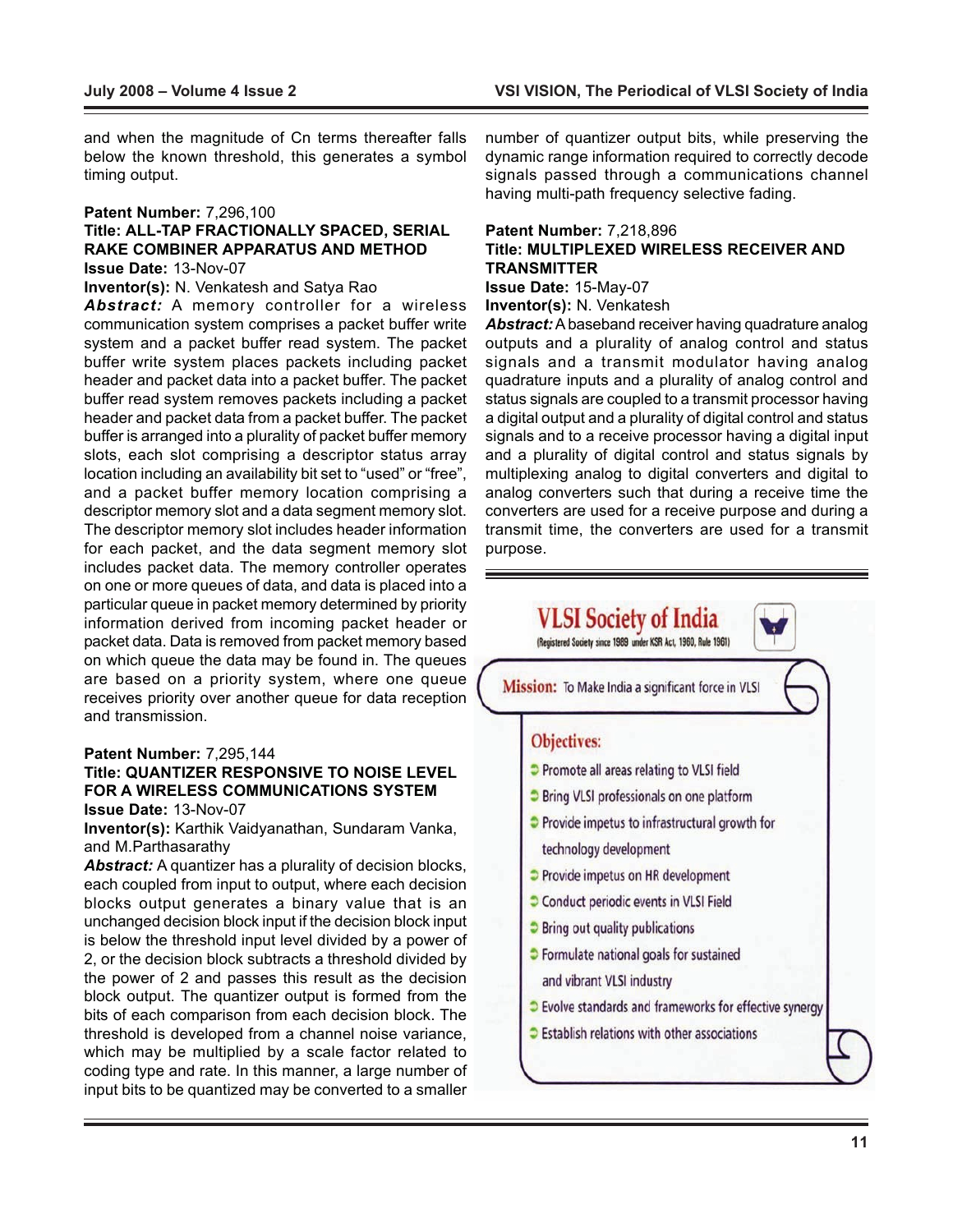# **The SRC Model for Research Collaboration**

*C.P. Ravikumar, Texas Instruments*

During April 2008, two special visitors were in India - Larry Sumney, President and CEO of Semiconductor Research Corporation (SRC), and Steve Hillenius, Vice President of SRC. Their mission was to spread the awareness about SRC's model of research collaboration. They met several leaders of the semiconductor industry at a meeting held at Texas Instruments India. They visited the Indian Institute of Science, the Indian Institute of Technology Bombay, and the Indian Institute of Technology, Delhi. They also met several senior officials in the Government of India.

The SRC executes a cooperative research effort supported by leading global integrated circuit manufacturers and suppliers. The research is carried out at Universities across the globe. Until recently, the participating Universities were only from North America, but now SRC receives and funds proposals from all parts of the world. Presently, SRC funds four research projects from India – two from the Indian Institute of Science, one from IIT Bombay, and one from IIT Delhi. SRC encourages University Professors from India to submit research proposals. One can begin by visiting their website (www.src.org). Funding opportunities are regularly announced through "Call for Research" on the SRC website. The areas where research proposals are invited are based on the needs of the semiconductor industry. SRC analyzes these needs through active interaction with representatives from the member companies. Initially, a one-page abstract describing the proposed research must be uploaded. A committee creates a shortlist from the submitted abstracts and invites a select group of Professors to submit full proposals. SRC provides funding for supporting the salary of Ph.D. students and travel for attending conferences. Funds towards construction of buildings/ labs and equipment are expected to come from other sources such as the Governmental bodies which provide such funding.

 SRC's monumental contribution to the semiconductor industry is the Technology Roadmap for Semiconductors. Initially, this was a National Technology Roadmap for Semiconductors (NTRS) which carved a roadmap for the semiconductor industry in USA. Later, SRC worked on the International Technology Roadmap for Semiconductors, as many countries such as China and India became significant forces in semiconductor research and development. ITRS is the result on



**Deepak Bhardwaj (TI), Bobby Mitra (President, VSI), C.P. Ravikumar (Secretary, VSI), Larry Sumney (President and CEO, SRC), Steven Hillenius (Vice President, SRC), and Sham Banerjee (TI)**

hundreds of experts and visionaries who laid out the growth plan for the semiconductor industry. Without such a roadmap, it would have been impossible to witness the dramatic developments in the semiconductor industry, that we have seen over the past two decades. In fact, as Larry points out, the availability of the roadmap gave the companies a challenge to not only meet the guidelines set by the roadmap, but to out-do. This is why we often saw some technology nodes appear a little earlier than the predictions.

 It is often said, in a humorous note, that the only thing that is difficult to predict is the future. Larry also likes to quote an American baseball player Yogi Berra - "You've got to be very careful if you don't know where you are going because you might not get there." SRC divides semiconductor research into three classes – near-term, medium-term, and long-term. These are handled by GRC (Global Research Consortium, which invites proposals from Universities world-wide), FCRP (Focus Center Research Program), and NERC (Nanoelectronic Research Consortium). Indian Universities can submit proposals to the Call for Research published regularly by GRC.

 SRC completed 25 years of service in 2008 and is the proud winner of the National Medal of Technology in USA in 2005. You can learn more about SRC by visiting their website.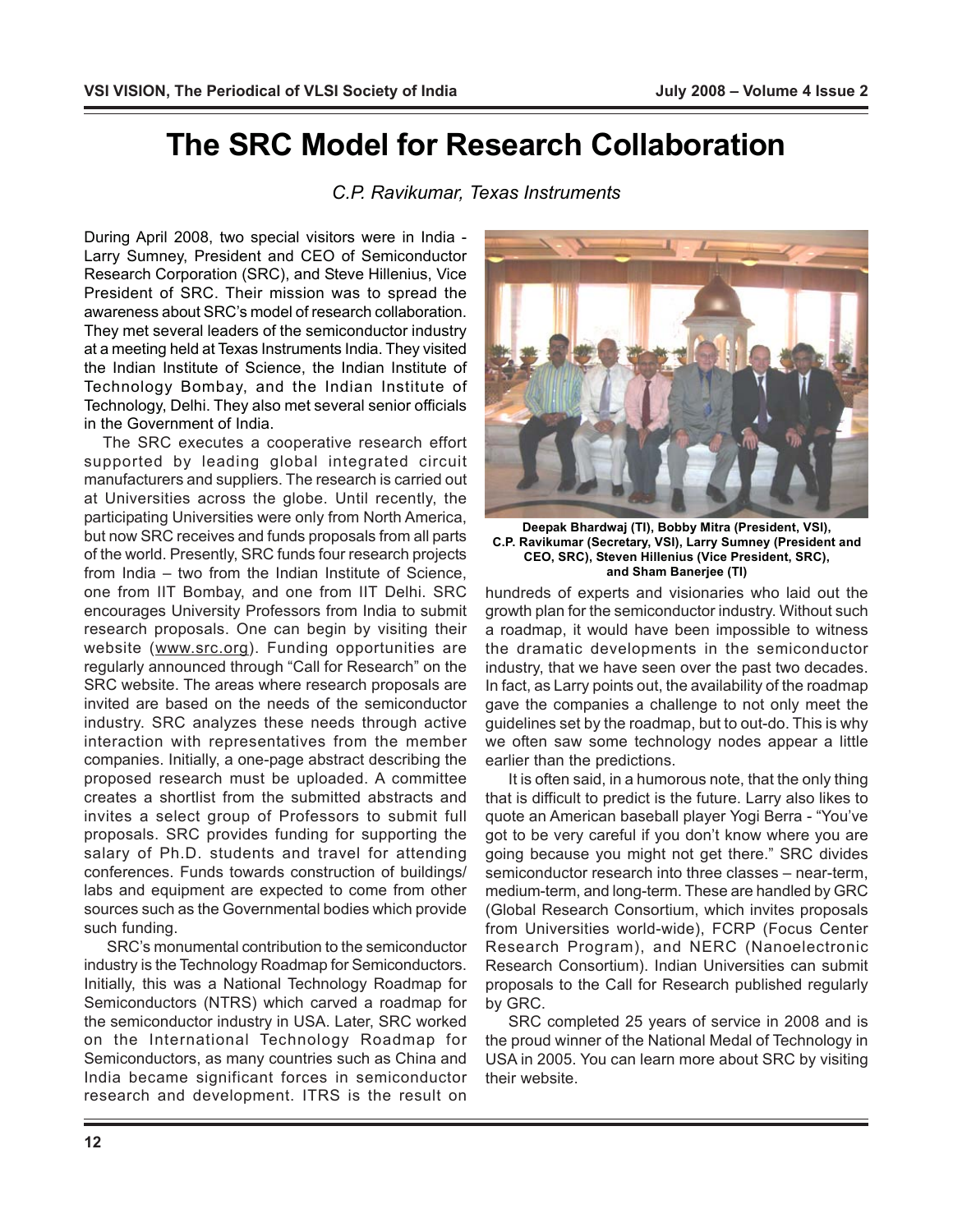# **2007 Turing Award for Formal Verification**

*Adapted from an article that appeared in Dr. Dobb's Portal (http://www.ddj.com/206103622)*

The prestigious Turing award for 2007 has been given to Edmund M. Clarke, E. Allen Emerson, and Joseph Sifakis for their work on formal verification. Their work enables an automated method for finding design errors in computer hardware and software. Edmond Clarke is a professor at Carnegie Mellon University, USA. Allen Emerson is a Professor at the University of Texas, Austin, USA, and Joseph Sifakis is a Professor at the University of Grenoble, France. The award is given annually by the Association for Computing Machinery (ACM) to honor researchers who have made path-breaking contributions to Computer Science. The award, popularly known as the "Nobel Prize of Computing," is named after the British mathematician Alan Turing, who is regarded as the father of Computer Science. See http://en.wikipedia.org/wiki/ Alan\_Turing for a sketch on the life and contributions of Alan Turing.

Today, Model Checking is a widely used technique for detecting and diagnosing errors in complex hardware and software design. The use of this formal technique helps in improving the reliability of complex integrated circuits, systems and networks. Mathematicians like a formal proof for a statement that someone claims to be true; if the statement is false, a counter-example is presented. For example, if we claim that all numbers of the form 2n+1 are prime, a counter-example can be produced for the case  $n = 4$ . Formal proof techniques are based on techniques such as mathematical induction, proof by contradiction, and so on. Model Checking analyzes the digital logic underlying a design to prove or disprove that a theorem is correct. Far from hit or miss, Model Checking considers every possible state of a hardware or software design and determines if it is consistent with the designer's specifications.

Clarke and Emerson originated the idea of Model Checking at Harvard in 1980 (E. Allen Emerson, Edmund M. Clarke: "Characterizing Correctness Properties of Parallel Programs Using Fixpoints". ICALP 1980: 169- 181.) They developed a theoretical technique for determining whether an abstract model of a hardware or software design satisfies a formal specification, given as a formula in Temporal Logic, a notation for describing possible sequences of events (Edmund M. Clarke, E. Allen Emerson: "Design and Synthesis of Synchronization Skeletons Using Branching-Time Temporal Logic". Logic of Programs 1981: 52-71.) Moreover, when the system fails the specification, it could identify a counterexample to show the source of the problem. Several commercial tools for model checking exist today.

Clarke implemented the first Model Checker in 1982. It could analyze all the possible states of a given circuit, but was limited to relatively small designs — much smaller than the systems being built by computer manufacturers. In 1987, Clarke's graduate student, Kenneth McMillan, implemented Model Checking by a series of operations on a data structure called binary decision diagram (BDDs), which was proposed by Prof. Randal E. Bryant of Carnegie Mellon University. This new system, called "Symbolic Model Checking," was able to analyze billions of billions of states, making it relevant to commercial computer design problems and leading to its widespread adoption by the industry (*Symbolic Model Checking*, Kenneth L. McMillan, Kluwer, ISBN 0-7923- 9380-5.). For this invention, Bryant, Clarke, Emerson and McMillan won the 1998 Paris Kanellakis Award for Theory and Practice from the ACM. In 1999, they also received the Allen Newell Award for Research Excellence from CMU.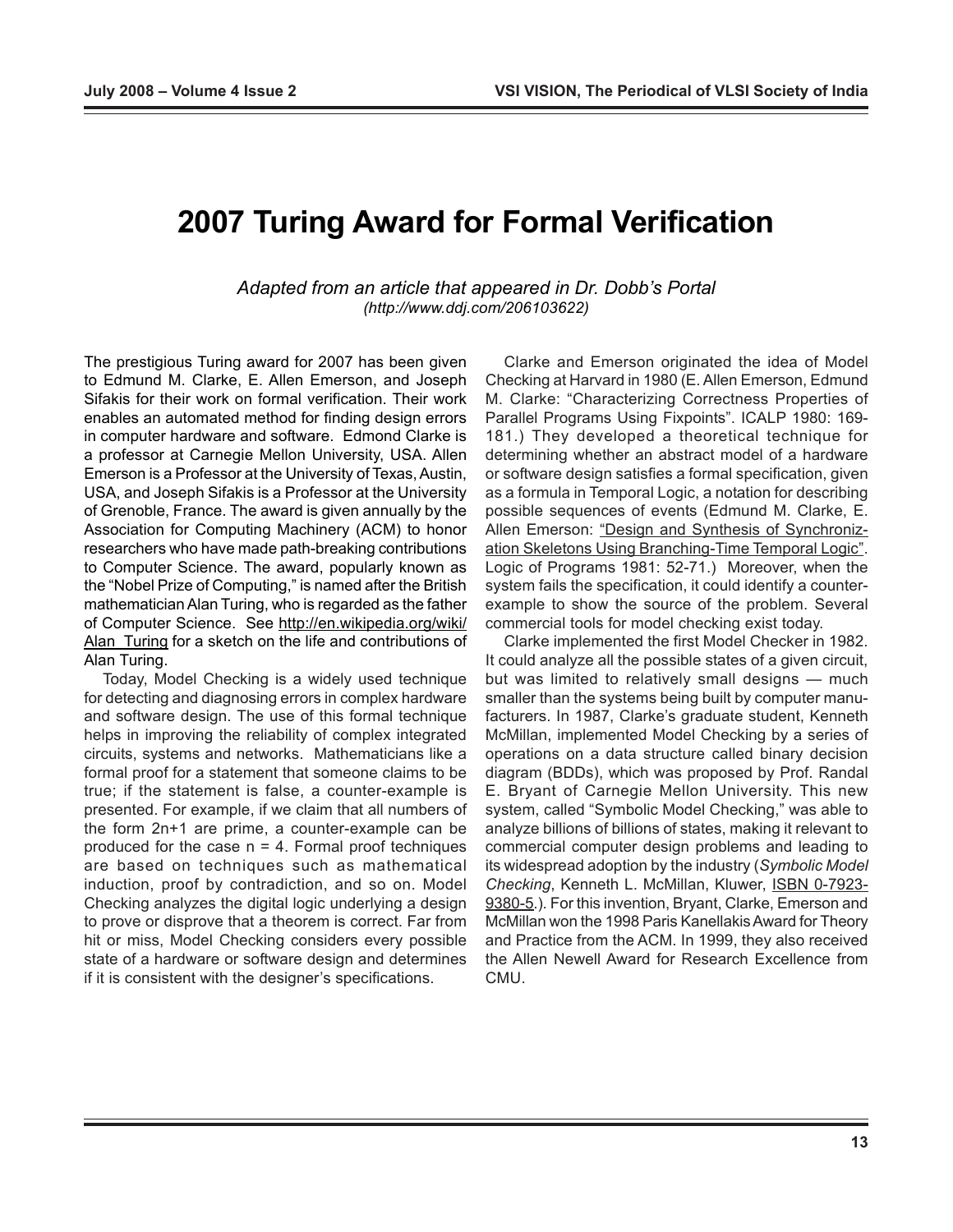# **"As Processing Becomes Digital Intensive, Systems Will Require More Analogue Content"**

*Interview with Dr. Biswadeep (Bobby) Mitra* Reproduced from *Electronics For You Magazine,* November 2007 edition, Page 157-158



### **DR BISWADIP (BOBBY) MITRA MANAGING DIRECTOR, TEXAS INSTRUMENTS (INDIA) PVT LTD**

Dr Biswadip (Bobby) Mitra, managing director of Texas Instruments (India), leads all of TI's marketing, sales and R&D activities in India across all product domains. Under his leadership, Texas Instruments won several awards including the 'Most Innovative Company in India' (in terms of US patents filed) and ranked No. 1 in the 'Great Places to Work' survey conducted by Grow Talent and Business World.

Dr Mitra speaks to EFY's Swapnil Bhartiya about the trends in semiconductor industry and

**Q: What's the future of the Indian semiconductor industry?**

The Indian semiconductor market is growing rapidly at a compounded annual grwoth rate of 36 per cent. A recent report by ISA-Frost & Sullivan says that the total available market (TAM) will grow from \$1.74 billion in 2007 to \$3.18 billion in 2009. The TAM for analogue ICs will rise sharply to \$437.2 million in 2009 from \$141.7 million in 2006. The TAM for digital signal processors and microcontrollers is forecast to be \$295.5 million and \$123.6 million, respectively, in 2009.

#### **Q: What is driving this growth?**

Broadly, two factors are driving the growth in the Indian industry. The first relates to the overall improvement in the macroeconomic, investment and regulatory climate. Rising consumer affordability and current low penetration have been key to the growth in the wireless, consumer and automotive industries. Regulatory trends are driving growth in areas like DTH/IPTV transmission and medicine, respectively. Increased investment in areas like power, telecom infrastructure, defence/ aerospace and retail are also fueling growth in these areas.

The second growth driver is technology. Advances in analogue technologies (for example, data converters, power management, amplifiers, interface chips, etc), low-power microcontrollers and digital signal processors (DSPs) are driving growth across every domain-industrial, medical, consumer, wireless, etc. This is helping OEMs innovate by bringing in more differentiated features, flexibility and product efficiency to their markets in a cost-effective manner.

#### **Q: Which verticals in India will help push the growth?**

Industrial electronics is a key vertical. According to the ISA-Frost & Sullivan report, this will be a \$319.5-million market (in terms of TAM) in 2009. Some of the key products are energy meters (single-phase and three-phase), UPS (offline and online), inverters, stabilisers, lighting, weighing scales and water purifiers. Most of the manufacturing of these products is

from India. We are also seeing growing focus in renewable energy (wind, solar and fuel).

The wireless growth is likely to accelerate further. Increased consumer orientation towards a rich personal experience (music, games, images, etc) will drive a higher penetration of feature phones. Likewise, the consumer electronics market (such as satellite and IP set-top boxes and colour TVs, especially with rapid growth in LCD TVs) is growing rapidlywith the 2009 TAM forecast at \$240.4 million.

For automobiles, the semiconductor opportunities include capacitor discharge ignition units, flashers, regulators, instrument clusters, engine management systems, engine control unit and body electronics (wipers, power windows, remote keyless entry, anti-lock braking system and immobilisers).

Use of portable medical equipment at home (blood glucose meters, blood-pressure monitors, etc) or at the hospital (portable ultrasound, etc) will be another increasing trend. Advances in low-power semiconductor and imaging technologies will provide an impetus to several medical applications.

#### **Q: Talking about the role of TI India, can you share its key innovations with us?**

A large number of products have been designed by the TI India centre in the last 22 years. In fact, today, there is hardly any chip produced by Texas Instruments that is not touched by TI India in some fashion. This includes products for wireless handsets, infrastructure, video and imaging, industrial applications, etc.

In addition to several strong product innovations from our TI India centre, we have been very pleased with the excellent innovations from several of our partners. Over the last couple of decades, TI has worked with over 50 very innovative companies in India as part of our ecosystem. These companies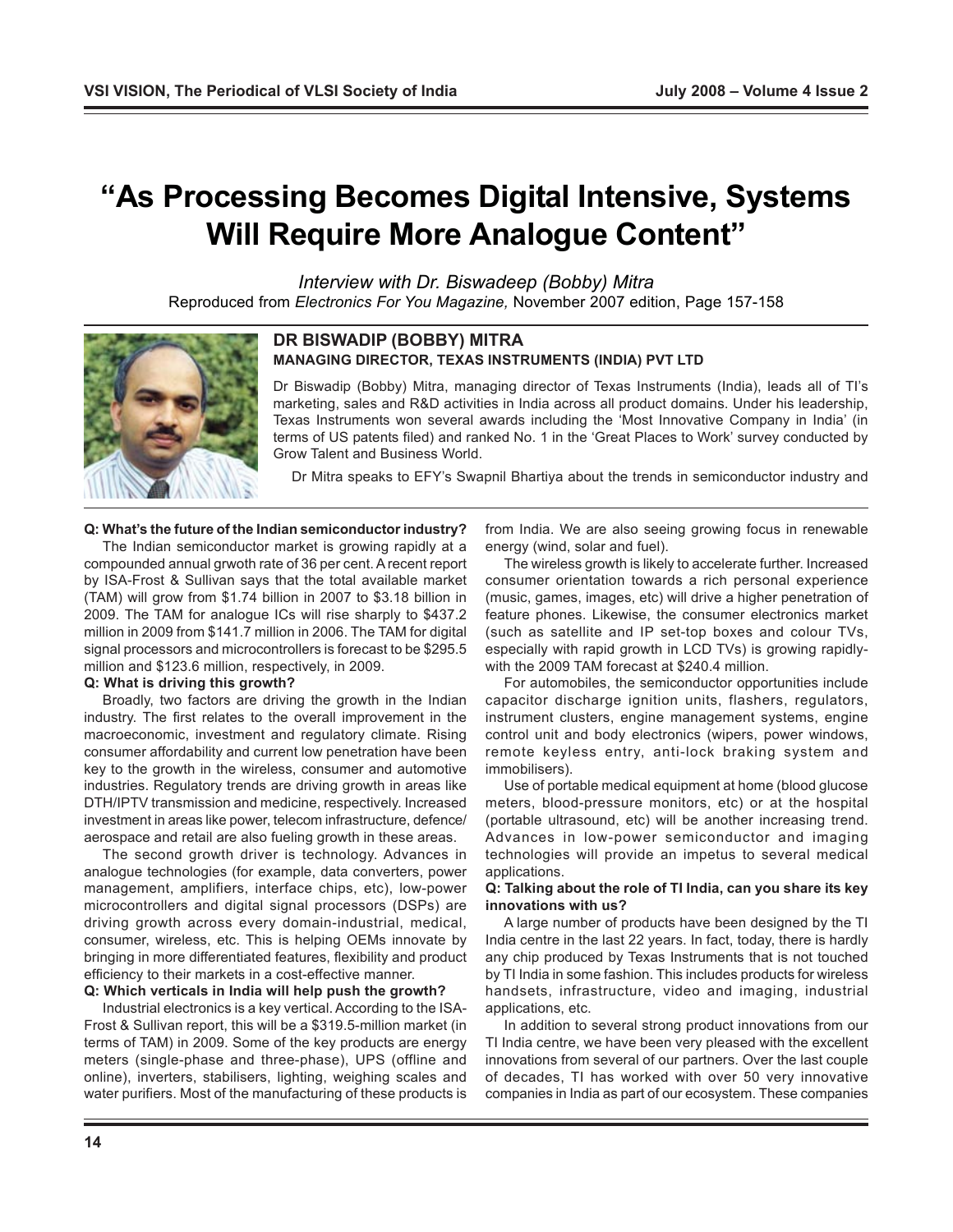have influenced nearly 500 customer product designs worldwide across an array of applications such as nextgeneration video phones, video surveillance cameras, portable media players, portable medical instrumentation and digital motor control.

It is also very exciting to see strong product and system innovations by OEMs in India-both local and multinational. Leveraging the right semiconductor and software solutions, they are developing innovative products for India and export. **Q: What attracts TI more, the development talent or the growing sales potential of India?**

TI India will always remain a significant contributor to our products globally. Our R&D teams in TI India employ some of the best engineering talent in the country. We will continue to strive for world-class excellence in R&D with products that are targeted to our customers worldwide. This has been our focus over the last two decades, and will remain fundamental to our future.

#### **Q: In technology, the world is going digital. What is the importance of analogue then?**

The digital world offers immense possibilities in terms of speed and processing power. However, the ultimate human interface is always analogue. In other words, as processing becomes more digital-intensive, systems will require more analogue content to pipe in and out the signals, to amplify, to power, to interface, etc.

Examples of analogue solutions are analogue-to-digital converters, digital-to-analogue converters, amplifiers, and power management and interface chips. These complement the DSPs or microcontrollers in the system.

#### **Q: The analogue market opens up big opportunities for TI. How do you see yourself growing in this space?**

With a comprehensive portfolio and diversity of analogue products across application areas, we expect to play a very important role in this space. Most importantly, leadership in analogue requires a close working relationship with our customers to understand their requirements and provide application support.

#### **Q: Why power management assumes so much importance?**

In an environment that is increasingly conscious of energy issues, power management assumes significance in every area of electronics-whether it is wall-powered or battery-powered. It includes increasing the conversion efficiency (from input to output) and power quality, smart technologies that increase the product differentiation/features while not increasing the power consumption, etc.

Efficient conversion of power means less power consumed from the utilities. If you notice, the size of the battery has not gone up significantly over the last few years, yet today one has FM radios, cameras, e-mails and a plethora of other features available on handheld devices. Advances in power management technology have greatly enabled vendors to incorporate these features with far fewer drawbacks. This also helps the worldwide initiative of 'Green Earth.'

TI's green-mode controller (GMC) when integrated in your cellphone charger will prevent it from drawing power from the wall in idle state. GMC is a power management chip with inbuilt advanced energy-saving and high-level protection features to provide cost-effective solutions for energy-efficient power supplies. It supports AC/DC adaptors, LCD and digital TVs and is programmed to reduce the operational frequency in 'light load' and 'no load' operations. The GMC is used in telecom, medical, industrial and computing applications.

TI's SmartReflex technologies also help in efficient use of power. These include a broad range of adaptive hardware and software techniques that dynamically control voltage, frequency and power based on device activity, modes of operation and temperature.

#### **Q: Your plans for this space?**

Power management is a key focus area for TI globally. TI is the top provider of power management integrated circuits in the industry with 15 per cent market share in 2006 as per a report by Databeans. iSuppli also ranked TI No. 1 with 15 per cent market share in voltage regulator/reference products in its 2006 Annual Semiconductor Market Share report.

The total power management market exceeds \$6.9 billion globally, and is expected to reach nearly \$10.7 billion by 2009. ISA-Frost & Sullivan India forecasts the power semiconductor market in India to grow from \$46.2 million in 2005 to approximately \$375 million in 2015 its terms of revenue.

#### **Q: Coming to wireless technologies, what are the biggest challenges?**

Subscribers are looking for increased capabilities to suit their personal needs. The consumer today is increasingly conscious of features like music, games, Internet access, Bluetooth, etc, while not compromising on the battery life. This provides an opportunity to semiconductor players, OEMs/ ODMs, design houses, operators and ISVs alike to develop compelling technologies.

#### **Q: How prepared is TI for next-generation wireless technologies?**

TI is focused on technology innovation that enables nextgeneration wireless technologies. Our portfolio of products provides the complete spectrum of solutions. Our OMAPV1035 eCosto single-chip EDGE solution enables affordable multimedia-rich devices with capabilities like up to 3-megapixel camera, high-quality audio and video including streaming, 3D games, Bluetooth and Wi-Fi connectivity, and digital TV reception. On the other hand, the LoCosto line of chips ensures affordable, feature-rich phones with colour display, music, etc. For increased multimedia and productivity, TI's leadership OMAP3 application platform provides unparalleled performance.

#### **Q: The mobile phone market in India is at an inflection point. How do you address the challenges (technological and otherwise) thrown up by this market?**

India has a large cellphone subscriber base ranging from entry-level to high-end. TI provides a diverse range of solutions to cater to this market. Our solutions can address both the voice as well as the value-added requirements (with affordable multimedia-enabled phones that provide voice, text, music, video and gaming through LoCosto and OMAP-Vox family of products).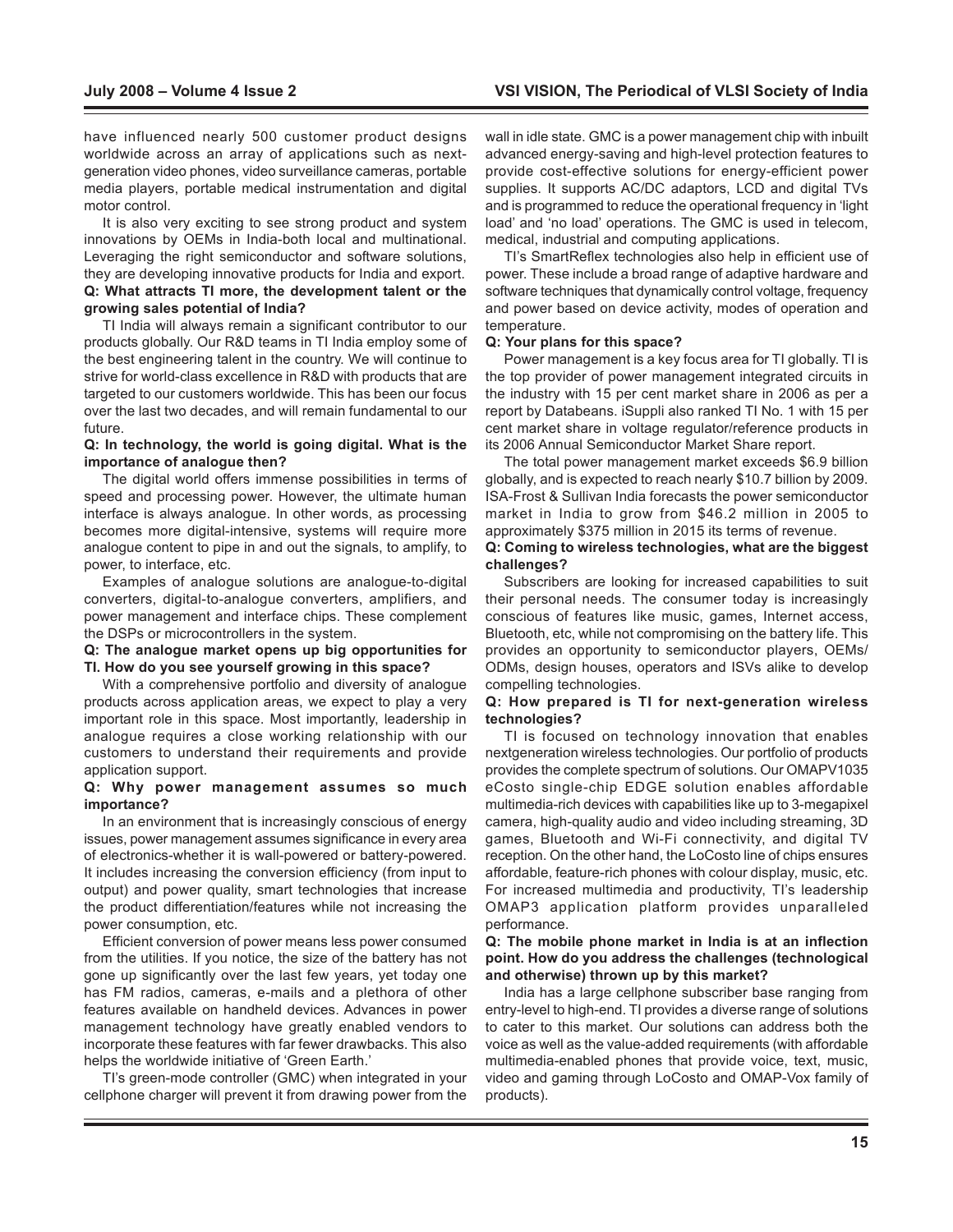# **DATE 2008 – A Conference Report**

## *C.P. Ravikumar*

I attended the DATE 2008 conference (Design Automation and Test in Europe) held in Munich, Germany, during March 10-14, 2008. Munich was cold, with strong gusts of cold wind, but there was no snow on the streets, a phenomenon that people attribute to global warming. The organizers expressed happiness over the good attendance in the conference – my estimate would be well over a thousand participants — from all parts of the world.

 With five parallel tracks, it is not easy to choose what you want to attend in DATE. I attended the keynote talks and several technical sessions. The keynote by Prof. De Micheli (Stanford) was on how the future research in Electronic Design Automation should be directed. He hinted on how problems similar to those in EDA manifest themselves in the society, and researchers are missing out on opportunities at the system-level. He prodded the EDA community to move from the system-on-chip domain to the much larger domain of distributed embedded systems. The areas that Prof. De Micheli mentioned are - breaking language barriers and connecting all the people on this planet, providing safety to everyone, better health care, protection of the environment and elimination of the dependence on nonrenewable sources of energy. He stressed the need for powerful data processing algorithms and software that will become necessary when the EDA community takes on these challenges.

 Dominuqe Vernay (Thales) presented a keynote talk on the industrial and research challenges of the Embedded Systems. He noted that we build the electronics in cars and aircraft whose life expectancy is 10 to 25 years with components whose life expectancy is 5 to 10 years. This problem can only be solved through redundancy and software that can hide the faults. He also stressed on the importance of middleware in developing distributed embedded systems – middleware is necessary to take away from the programmers the tedium of writing the code for networking and messaging, hence permitting them to focus on the application at hand.

 An entire day of technical sessions on Automotive Systems was organized by Prof. Alberto Sangiovanni Vincentelli (Berkeley). The session on Physical Architectures focused on advances in electronic automotive architectures. Forest (General Motors) provided an overview of the FlexRay communication system that supports higher data rates and is faulttolerant in comparison to the CAN architecture. Alberto Ferrari (Parades) stressed on the importance of reliability, availability, and safety in automotive electronics. He described various ways to achieve these goals, starting from technological solutions to TMR flip-flops to selfchecking hardware to CPU and ECU redundancy. Audisio (Pirelli) spoke about new opportunities for sensor networks in the area of making automotive tyres safer. Tyre Pressure Monitoring Systems (TPMS) make use of pressure sensors that are embedded in the tyres. To my query about whether this would increase the cost of the tyres, Prof. Vincentelli quoted the going price of car tyres, which is in excess of \$200, which means the addition of sensors may not be such a burden after all!

 I attended a panel discussion on how EDA strategies would change in a fab-less or fab-lite era. This was organized by Antun Domic of Synopsys and was moderated by Richard Wallace of EE-Times (Europe). Panelists from Xilinx, ST Microelectronics, NXP, and Synopsys debated on the topic. There seemed to be general concurrence that adopting a fab-less or fab-lite may not take away the differentiation from the chip vendors, since the underlying IP and the architectural and algorithmic innovations have a major contribution to cost, performance, and power. Antun Domic felt that a fab-lite strategy does not always reduce cost. He quoted statistics about a fab-lite company that spends 21% of its profits on 45 nm R&D, as opposed to a fab owner who spends only 15%. He felt that this anomaly can only be fixed when design houses collaborate closely with EDA partners.

 Another panel discussion on the Perils of 45 nm generated an equal amount of interest among the participants. Anil Jain (Cavium) outlined the perils of variability and leakage power in 45 nm – e.g. transistor width variation can result in 40% variation in Id,sat, and leakage of transistors that are at 100 degrees Celsius can be 3X compared to those that are at room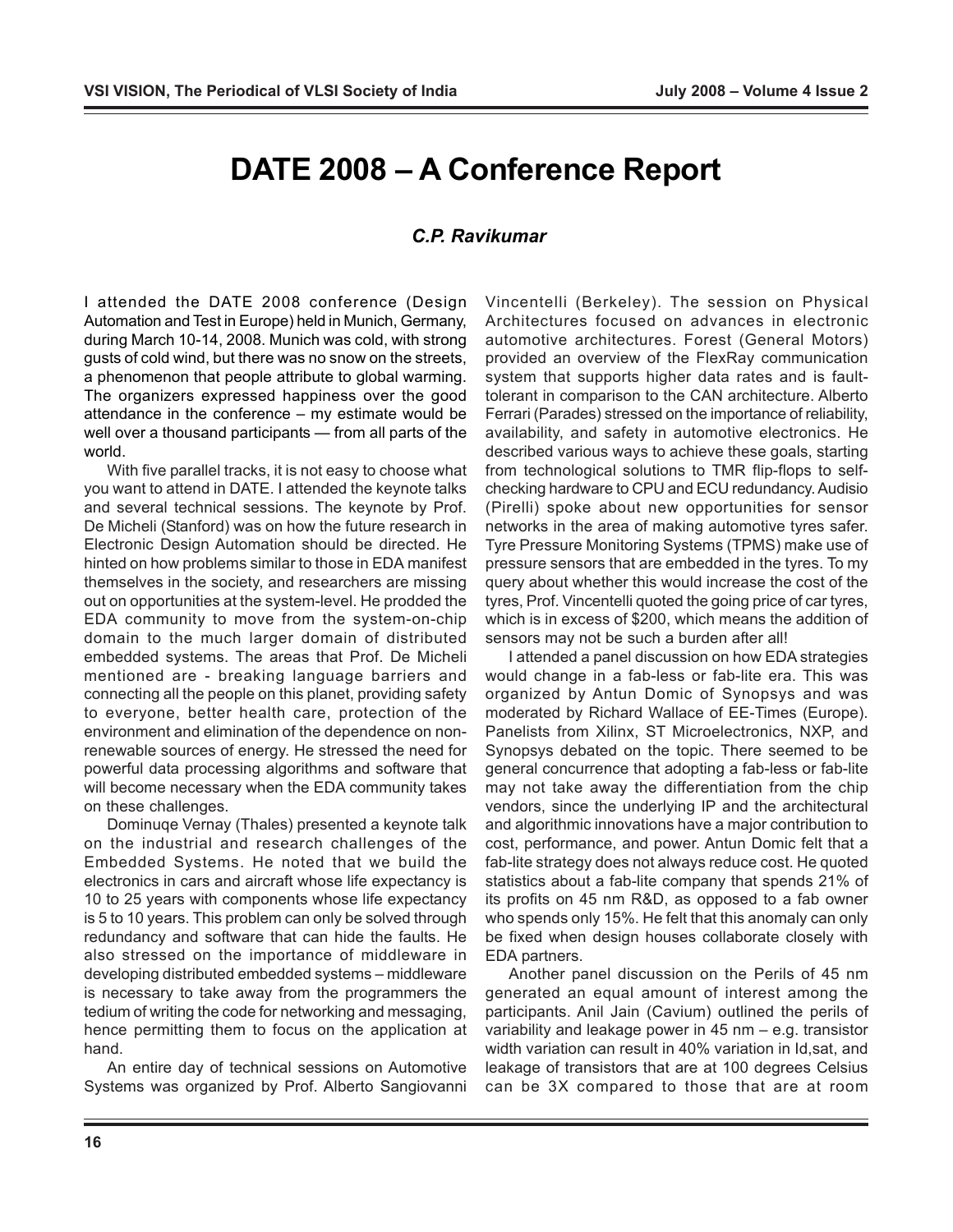temperature. Ted Vucurevich revealed that unlike what can be expected, companies are adopting 45 nm technology faster and some are skipping the 65 nm node. This is because of the increased complexity of integrated circuits e.g. systems-on-chips for set-top boxes. He felt that statistical timing analysis may not be needed at 45 nm to manage variability, and that the real challenge will be in managing the software costs for these complex systems. Rudy Laureins (IMEC) stressed the importance of modeling variability in simulations and system-level techniques for yield prediction.

 I attended several technical paper presentations in areas of my own interest, and found most of them to be highly engaging. The technical sessions were packed on all days, and the speakers were well rehearsed. I participated in a "Hot Topic" session on Low Power Testing, which was organized by Patrick Girard (LIRMM, France). My co-presenters were Xiaoqing Wen (Kyushu

Institute of Technology, Japan) and Mokhtar Hirech (Synopsy, California). Power dissipation in the test mode can indeed make the chips hot, and the title "hot topics" was justified! What was more, the session was packed and generated heated debate!

 The exhibits, which were perhaps over a hundred in number, also attracted significant interest among the participants. Book exhibitions by publishers were drawing a crowd, with several new titles in hot areas such as Design for Manufacturability, RF Design, and Systemlevel Design and Verification.

There were many opportunities for social networking during coffee breaks and lunch. Although the vegetarian lunches were not so memorable, the conversations with colleagues seated at the lunch table were certainly so! For those of you who are thinking of attending DATE next year, it will be held in NICE, France.

# **News - Indian Government to encourage publicly funded universities to commercialize innovation**

### **Now, professors to turn entrepreneurs**

Reproduced from *The Economic Times*: May 19, 2008

New Delhi: In a move that would transform knowledge professionals into entrepreneurs, the government plans to allow professors and research scholars to set up commercial entities while being employed in academic institutes. Academics will also be allowed to invest their knowledge and skills to pick up equity stakes in companies. For instance, a scholar may offer his skills and knowledge to a company to pick up equity in it.

The model is on the lines of the ones followed at renowned institutions such as Massachusetts Institute of Technology, Stanford and University of Cambridge. The scheme would help central universities and premier institutes such as IIT, IISc, NIT and JNU attract talent.

A Cabinet note in this regard is already in circulation. Under the law, academics and institutes, including government-promoted societies, availing income-tax benefits are not permitted to pick up equity stakes in commercial ventures.

Confirming the move, an official in the ministry for science & technology said: "The move follows the prime minister's direction to encourage development and commercialization of innovations." The government may also exempt researchers working in publicly-funded research organizations and universities from central civil services (CCS) conduct rules, enabling them to set up companies while continuing in government service.

"Private institutions such as Amity have started encouraging such moves to attract and retain talent. The proposed scheme would help government-funded institutions encash their knowledge," said an official in the department of Information Technology. Amity group has recently set up the Amity Innovation Incubator (AII) in Noida.

The incubator will forge tie-ups with industry. Even government institutes such as CSIR, IISc and IITs have devised mechanisms to start incubation centres to nurture start-up companies and give the students a first-hand experience in entrepreneurship.

The move is in line with the finance ministry's proposal to allow government-promoted societies to invest in private sector equity. The proposal, mooted in 1997, could not be implemented due to strict income-tax regulations.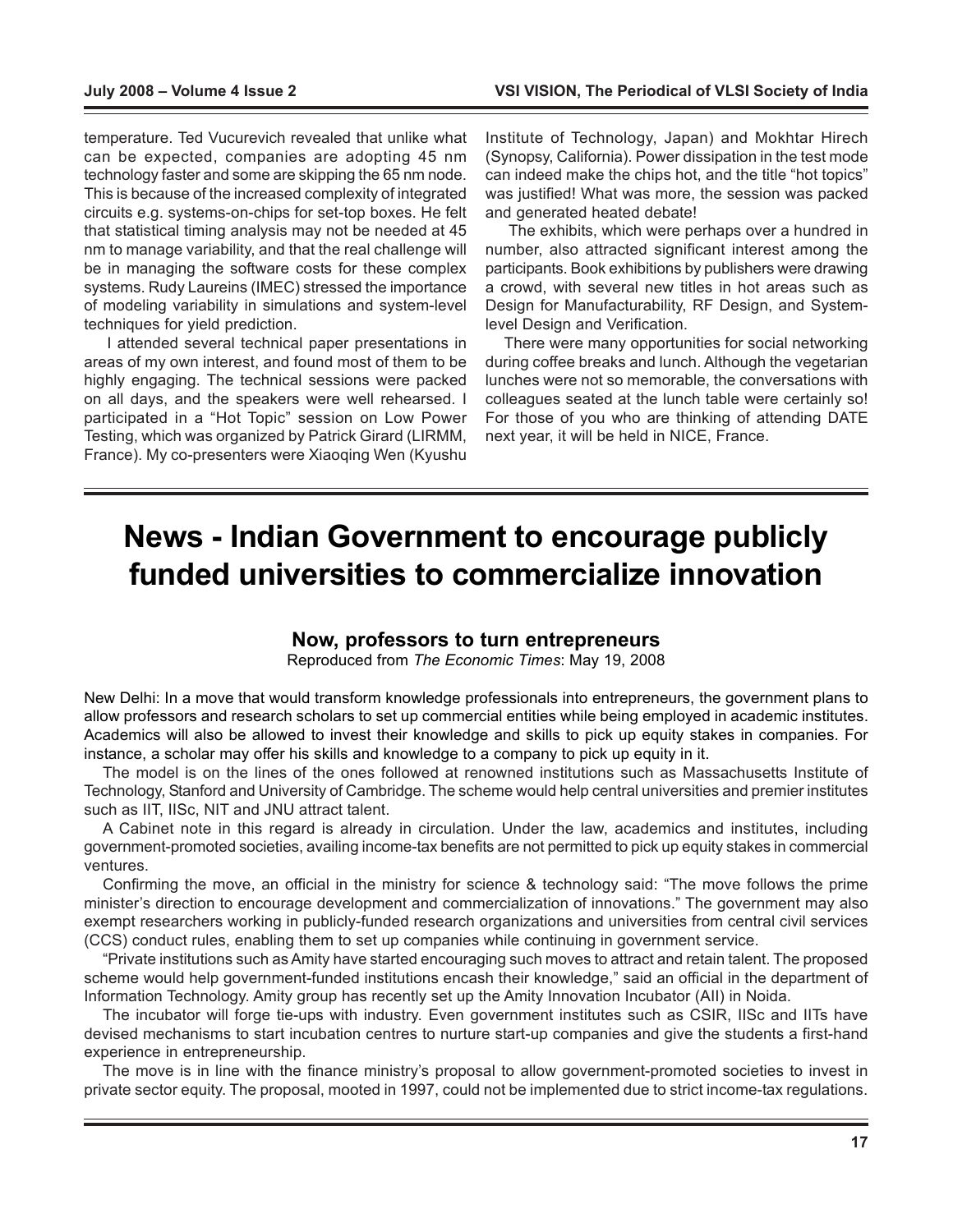# **Press Coverage for VSI Activity Researcher's methodology eases VLSI-layout updates**

### *K.C. Krishnadas, EE Times (12/13/2007 10:53 AM EST)*

BENGALURU, India — The time-consuming process of recompiling designs from scratch after every update in traditional CAD design is a function not only of the size of the update, but also of the new layout size. The updates may be local, affecting only small parts of the layout, but the entire layout must be recompiled, and incremental algorithms are needed to cut design cycle time. Now, a researcher here has outlined a method to ease the process, especially when larger VLSI layout sizes do not fit into the main memory.

The algorithms that search for parts of the layout affected by the update and that give the result of the updates are hampered when the layout is so large that it cannot fit into the available main memory. The main performance bottleneck here is the communication between fast internal memory and slow external memory. Hence the need for algorithms and data structures that can tap external memory management to reduce external memory access and, therefore, the I/Os between main and external memory.

To address the problem, Akash Agrawal of the Algorithms and Computation Theory Laboratory at the International Institute of Information Technology, Hyderabad, champions an I/O-efficient and outputsensitive external-memory algorithm for incremental connectivity extraction. The algorithm is based on a recursive tiling approach that Agrawal claims enables an easy-to-implement data structure for the aggregation of parts of the layout for fast search and updates.

"Traditionally, algorithms and data structures are designed assuming that there is a large amount of memory available, which requires constant time per access to any memory location. But this assumption may not be true in practice," Agrawal notes in a paper describing his approach. "While the memory hierarchy of a computer system can be divided into CPU registers, several levels of cache, RAM (main memory) and hard disk (external or secondary memory), there are many

applications, including those of VLSI layout editing, that require such a large amount of data to be processed that it cannot fit into main memory.

"For processing data sets that cannot be fit into main memory, the bottleneck is the communication between the internal memory (RAM) and the external memory (disk), instead of the internal computation time, as accessing the data from secondary memory is a million times slower than that from main memory. To process such large amounts of data, we need algorithms and data structures that can reduce the amount of data accesses from the external memory and, hence, are I/ O-efficient."

Main-memory size continues to rise, but at a far lower rate than the size and complexity of VLSI devices. Thus VLSI tools must consider external-memory management. "In the incremental setting, we have to search and update the parts of the layout [affected by] the incremental changes; but if the size of layout is so large that it cannot fit entirely into main memory, we have to search the secondary memory for the portions of the layout that have to be modified, and load those portions into main memory from secondary memory. So we need an external memory algorithm for incremental changes for large layouts," Agrawal argues in his paper.

"The problem of incremental connectivity extraction is to report on the changes in connectivity information due to incremental updates in the layout," he adds. "An incremental update can be either an insertion or a deletion of a polygon. The resultant change can be an instance of a short-circuit or an open circuit in the layout. More formally, the online connectivity extraction can be defined as follows: Preprocess the given layout such that on insertion or deletion of a polygon in the layout, the change in connectivity can be reported efficiently. A dynamic or incremental algorithm, which requires updating the connectivity in the presence of insertion and deletion, is very useful for layout editors.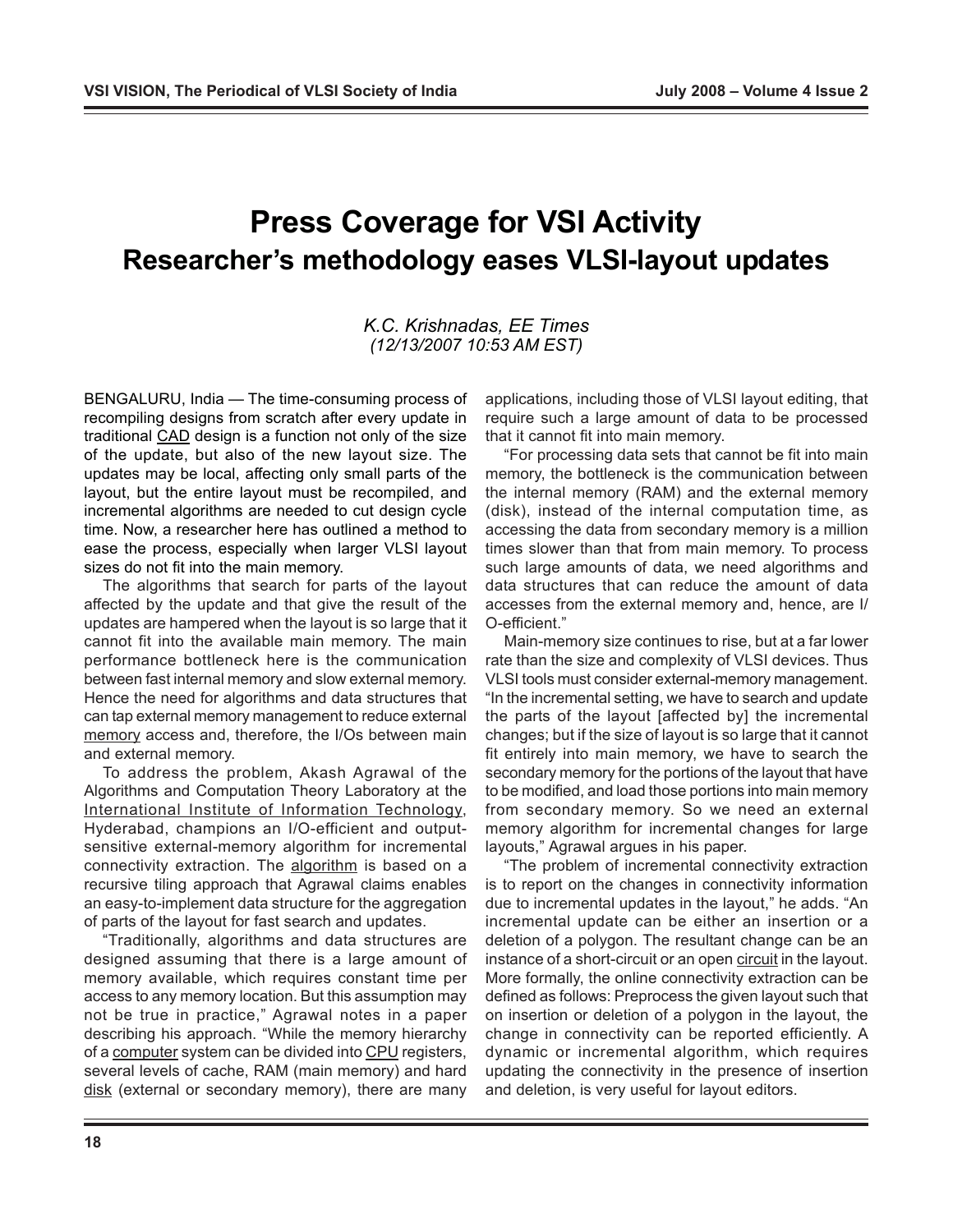"A net-list is associated with each design, and each net can be thought of as a signal and is associated with a unique net ID. Assuming that each polygon is attached with the net ID of the net to which it belongs, the notion of short-circuits and open circuits in the layout can be defined.

"If two polygons originally on different nets belong to the same connected component, the nets are electrically connected—an instance of a short-circuit—and the two nets are said to be shorted. If two polygons originally on the same net belong to different connected components, it shows a break in electrical connectivity of that net and is an instance of an open circuit."

The electrical connection in the layout is made using the metal and via (or contact) layers. The polygons of the two metal layers are connected through a polygon via layer between the two metal layers. While Agrawal's paper considers only two metal layers and one via layer

in between them, the same approach can be extended if there are more metal and via layers.

Agrawal uses a generalization of the recursive tiling method of partitioning that he says is easy to implement and update. It also provides for an efficient mechanism for extending the main-memory application to external memory, as any existing main memory can be used to process the tiles.

The method was implemented and tested against main memory on a line-connectivity-extraction algorithm. The implementation used the STXXL package, which provides an I/O-efficient extension to standard C++STL vectors, along with other data structures.

Binary search was used in the main-memory algorithm to implement incremental changes to find portions of the layout to be updated. The experiments were conducted on a 3-GHz Pentium IV processor with 512 Mbytes of RAM.



# **VSI Calendar**

#### **AUGUST 2008 Seminar on DSP**

August 18-20, 2008, VNRVJIET Campus, Hyderabad ... Details to be announced

### **Short Course on Digital Circuits Test and DFT**

Presenters: Dr.Nilanjan Mukherjee, Mentor Graphics Corporation, USA; Prof. Sudhakar M.Reddy, Iowa Univ., USA, Dr. C.P. Ravikumar, Texas Instruments India August 11-14, 2008; Hyderabad ... Details to be announced

#### **JULY 2008**

**12th VLSI Design And Test Symposium - VDAT2008** July 23-26, 2008; Wipro Campus, Electronics City, Bangalore

**3rd Workshop on Custom LSI Design - CLDW2008** Conducted by: Dr.Mahant S.Shetti, and KarMic Team July 28 - Aug 8, 2008; Kudalsangam. Bagalkot Dist, Karnataka

#### **One-day workshop on Design for Manufacturability**

Conducted by Sandip Kundu, Professor of Electrical and Computer Engineering at University of Massachusetts, Amherst

July 7, 2008, Bangalore

#### **JUNE 2008**

#### **Three-day Workshop on Audio Codecs and Data Converters**

June 16-18, 2008, Jadavpur University, WB India Organized by VLSI Society of India, in cooperation with Jadavpur University, and IEEE Calcutta Section Co-sponsored by Texas Instruments India and Tata Consultancy Services

#### **APRIL 2008**

**4th Workshop on Design Verification Methodologies - DVM2008**

April 25-26, 2008; Bangalore

*The calendar is tentative – more events may be announced. If you wish to receive information about these events, please become a member of the mailing list (vdat@yahoogroups.com).*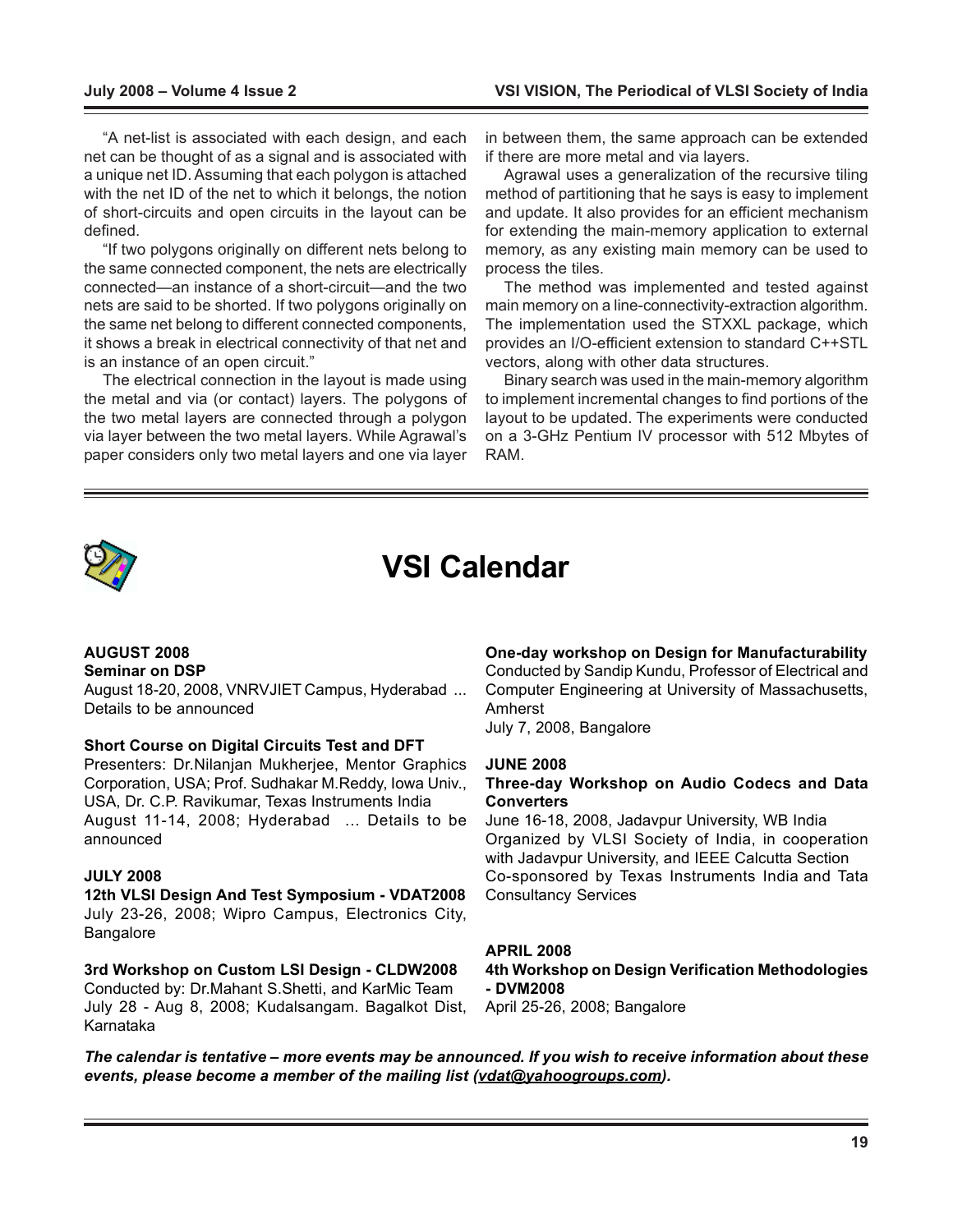# **2nd International Workshop on Interconnect Design and Variability**

December 13-14, 2007, Bangalore

*A report by C.P. Ravikumar*

Interconnects continue to remain a challenge for VLSI designers, and especially so in the sub-90 nm era. Onchip variability of process parameters, temperature, and voltage create further difficulties during chip design, validation, and testing. VLSI Society of India organized a two-day workshop on Interconnect Design and Variability during December 13-14, 2007 at Bangalore. The event, organized by VLSI Society of India was supported by IEEE-CAS Bangalore Chapter, and was sponsored by Cadence Design Systems.

The event began with an introductory talk by Nagaraj N.S., TI Inc., and C.P. Ravikumar, TI India on *Interconnect Design and Variability in Nanometer Era*.

 In the morning session, on behalf of Juan C. Rey, Mentor Graphics Corporation, Srinivas Mandavilli, Mentor Graphics India, spoke on *Big Challenges for the Semiconductor Industry: Bridging Design and Manufacturing*. Prof. Kazuya Masu, Tokyo Institute of Technology, presented a talk on *On-Chip Global Interconnect Using Transmission Line*. Ersed Ackasu, OEA International Inc., spoke on *Interconnect Parasitic RLC and delay Variability below 90nm, Physical Origins and its Impact on the Future Geometry Scaling*.

 The afternoon session had Noel Menezes, Intel Corporation, speaking on *Interconnect variability - A frontend perspective*. Prof. Sachin Sapatnekar, University of Minnesota, spoke on *Thermal Challenges in Integrated Circuit Design*. Tom Williams, Synopsys Inc, talked about *Quality now Requires -small delay fault model*.

 The day ended with a panel discussion on *Managing Variability - should it be a Design Issue or a Test Issue?*. It was moderated by C.P. Ravikumar. The participants included Nagaraj N.S., Erced Ackasu, Noel Menezes, Sachin Sapatnekar, and Tom Williams. The topic of the panel was selected to create a lively discussion on who owns the responsibility of solving the problem of variability – is it the technologist/manufacturer, the EDA developer the library/IP designer, the chip designer, or the test engineer. Panelists gave their perspectives on the topic, but agreed that it is a collective responsibility of everyone to address the challenges posed by variability.

The second day began with a presentation on *Process-aware Timing and Power Analysis and Optimization* by Steffen Rochel of Blaze DFM Inc.. Nishath Verghese and Atul Sharan, Cadence Design Systems; spoke on *Addressing pattern-dependent variability in design using model-based DFM tools*. Nagaraj, N.S., Texas Instruments Inc., Dallas, Palkesh Jain and Gautam Kapila, Texas Instruments India covered *Design-In-Reliability for Interconnect*.



**Vish Sundararaman, TI Inc., and Vish Visvanathan, TI India Panel discussion**

In the second session, Madhav P. Desai, IIT Bombay,

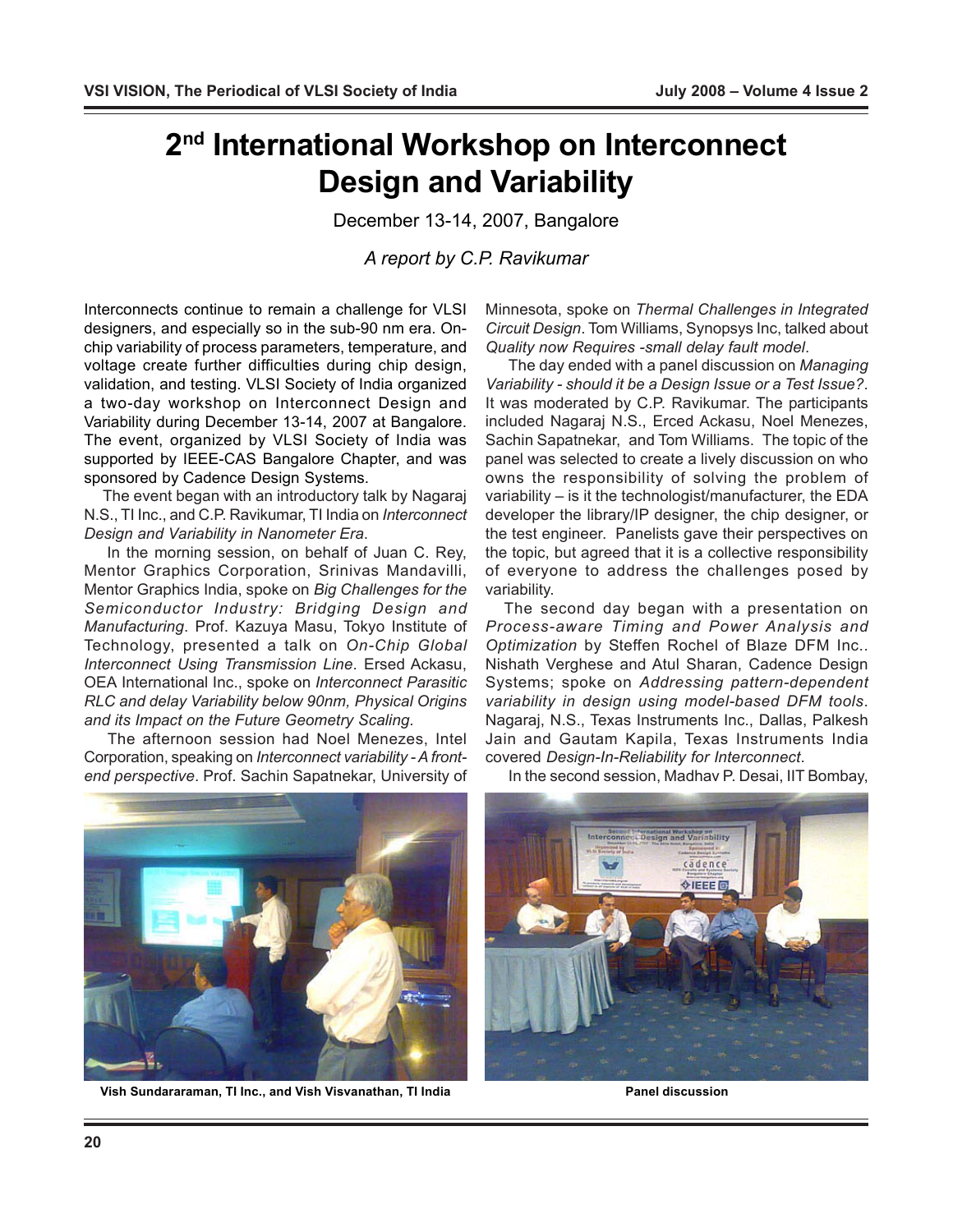and Vani Prasad, Freescale Semiconductor covered *On the use of standardized interconnect in VLSI Systems*; Vidyasagar Ganesan, AMD, spoke on *Clocking in GHz designs*, with Vish Sundararaman, Texas Instruments Inc., Dallas focusing on *Interconnect Design – Packaging Perspectives and Considerations*.

 The day ended with a panel discussion on *VLSI Design in the Nanometer Regime – Is Prevention better than a Fix?*.The panelists included Nishath Verghese, Palkesh Jain, Vidyasagar Ganesan, N.S. Nagaraj,

Venugopal (Qualcomm), and Vish Sundararaman. The panel was moderated by Vish Visvanathan of Texas Instruments, Bangalore. A detailed report on this panel discussion appears in this issue of VSI VISION.

 VSI likes to thank Cadence Design Systems for sponsoring the event. The workshop proceedings that include the previous workshop IDV2006 additionally is available in CD form. Write to **vsisecy@vlsi-india.org** to purchase a copy.

# **VLSI Design in the Nanometer Regime – Is Prevention better than a Fix? A VSI Panel Discussion**

# *Report by C.P. Ravikumar*

At the second International Workshop on Interconnect Design and Variability (IDV 2007) held in Bangalore (Dec 13-14, 2007), a panel of experts debated the question of whether prevention is better than a post-silicon fix for the nanometer chips. The panelists were Nishath Verghese (Cadence), Steffen Rochel (Extreme DA), Palkesh Jain (TI), Vidyasagar Ganesan (AMD), and Erced Ackasu. The panel was moderated by Vish Visvanathan of TI. "Prevention" refers to careful design which includes closure against various checks – signal timing, clock timing, signal integrity, power, reliability, testability, and manufacturability, to name a few. Point solutions for applying the checks and making design fixes are becoming available, but to attain a flow that achieves a "Nash equilibrium" remains elusive. If a brave designer risks ignoring some of the design rules, what silicon issues is he really likely to see? Is there evidence today to justify such a defensive design methodology which may leave some optimization on the table? Is it better to take the risk and do post-silicon fix to correct timing and power problems? For example, solutions are emerging to integrate on-chip sensors for making measurements and tune the clock-tree. There are also companies, which invest heavily in silicon validation, where test chips are made and post-silicon learning is integrated in the design.

Nishath Verghese of Cadence felt that both approaches are required to succeed in the nanometer era – use a conservative design style in the early stages of ramp-up, and relax the constraints to gain optimization in high-volume production. The "correct by construction" approach is difficult, if not impossible. Vidyasagar agreed

with Nishath by adding that it is difficult to fathom all the sources of variability up-front. Palkesh felt that the right solution would depend on the cost and schedule. Highvolume yield would also be an important consideration in selecting the right approach.

Venu Puvvada (Qualcom) felt that designers often rush to embrace the latest without understanding the practical implications. For example, in the aluminum era, having peak current density constraints for preventing electromigration in signal lines was an overkill. Vish wondered if we are overreacting on reliability by considering 20-odd failure mechanisms, some of which may not be serious threats. Palkesh felt that learning from silicon is not an option when cost and schedule are tightly constrained.

Erced pointed out that design discipline and a deep understanding of physics is perhaps more important than all the CAD tools. He quoted the example of a PLL design which failed because the power line resistance was 50 ohm. Steffen agreed and related his experience with designers who did not practice basic discipline in data management which are bare essentials in a design environment! Ravikumar (TI) asked the panelists what today's VSLI/CAD courses must include in the curriculum – can all the bewildering array of deep-submicron design issues be taught in the classroom? Nagaraj (TI) felt that it is the fundamentals that need to be emphasized in the schools. Vidyasagar felt that schools should regularly have speakers from the industry to expose the students to reality. Availability of industrial case studies to colleges and sharing of success stories will also help the situation.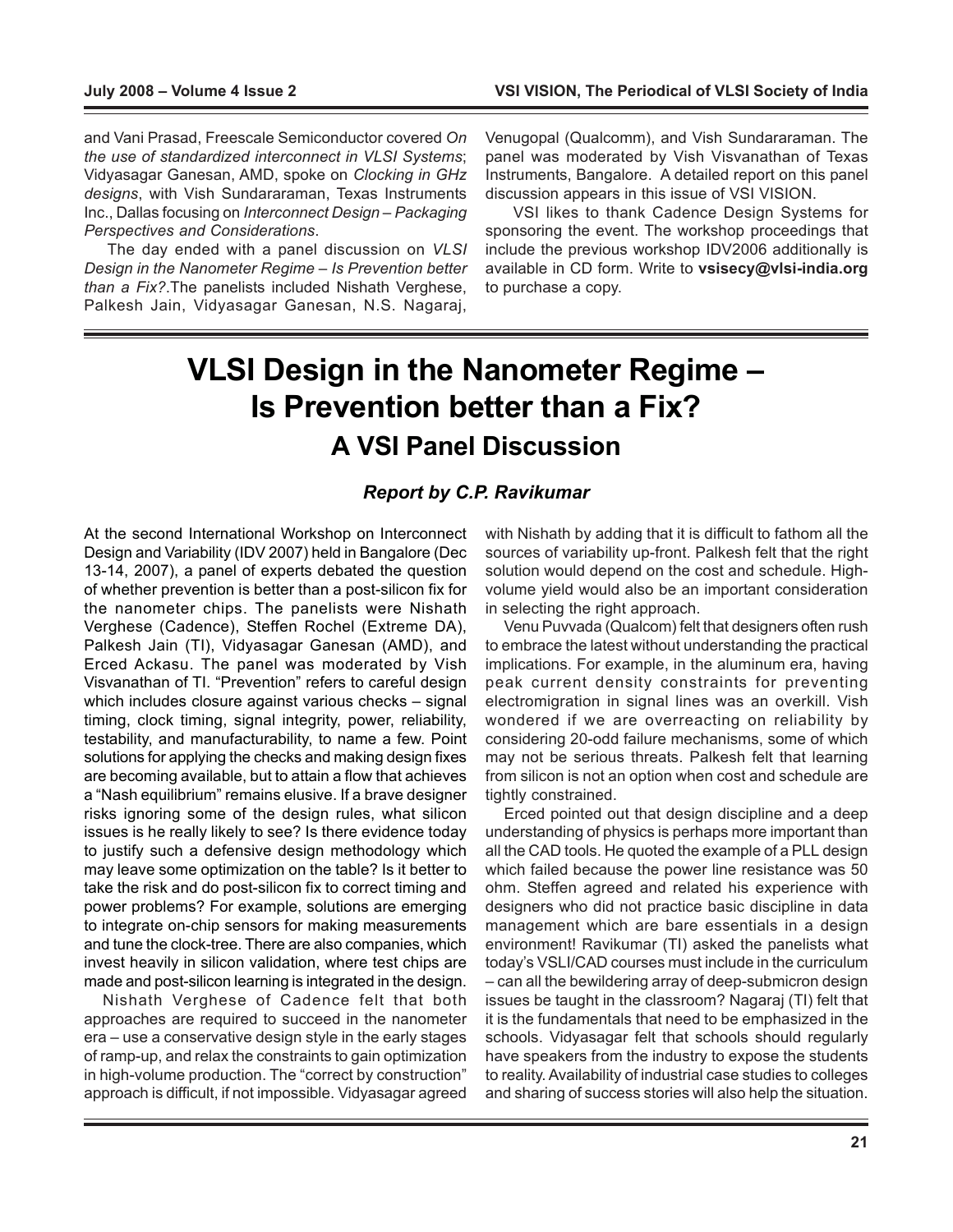# **4th Workshop on Design Verification Methodologies**

April 25-26, 2008, Bangalore

*A report by P. Sakthivel, Anna University, Chennai – 600 025*

 VLSI Society of India organized the fourth Workshop on Design Verification Methodologies during April 25- 26, 2008 at Bangalore. The venue was The Capitol Hotel, Bangalore. This two-day workshop was a forum to discuss the new methodologies and current practices in VLSI Design Verification. About 50 participants from industry and academic institutions attended the Workshop.

 The workshop began with inaugural and welcome addresses by Dr. C. P. Ravikumar, secretary of VSI, who highlighted the success of the series of *Workshops on Design Verification Methodologies* organized by the VLSI Society of India during the past three years. He also mentioned the importance and motivations of this fourth workshop. The complete technical program of the workshop can be viewed at the VSI website (http://vlsiindia.org/vsi/activities/) under the "Events" tab. The presentations made at the workshop are also available on a CD published by the VLSI Society of India.

The first day started with a keynote talk by Professor Pallab Dasgupta of Indian Institute of Technology,

Kharagpur on *Model-Driven Integration - Putting together the bits and pieces of verification*. He talked about the dominance of verification in design and highlighted the importance of divide-and-conquer technique at different levels of abstraction in the verification process. The keynote talk included aspects of inter-domain verification issues, integrated early analysis, Model driven integration, challenges and different domains of verification, verification methodologies, generic challenges in web service verification, and the verification group profile.

 The second session was on *Low Power Verification* by Abhijit Ray of Cadence Design Systems. He discussed the need for low power, significance of low power techniques, design, verification and implementation of low power techniques.

*Holistic Verification: Myth or The Magic Bullet* was title of the third session by Dr. Pradip Thaker of Analog Devices India. He discussed the key components, mission and metric of design verification. He illustrated the design methodology to aid verification and introduced the concept of design for verification. He talked about



**Ansuman Banerjee, Interra Systems**



**Raj Mitra, TI India**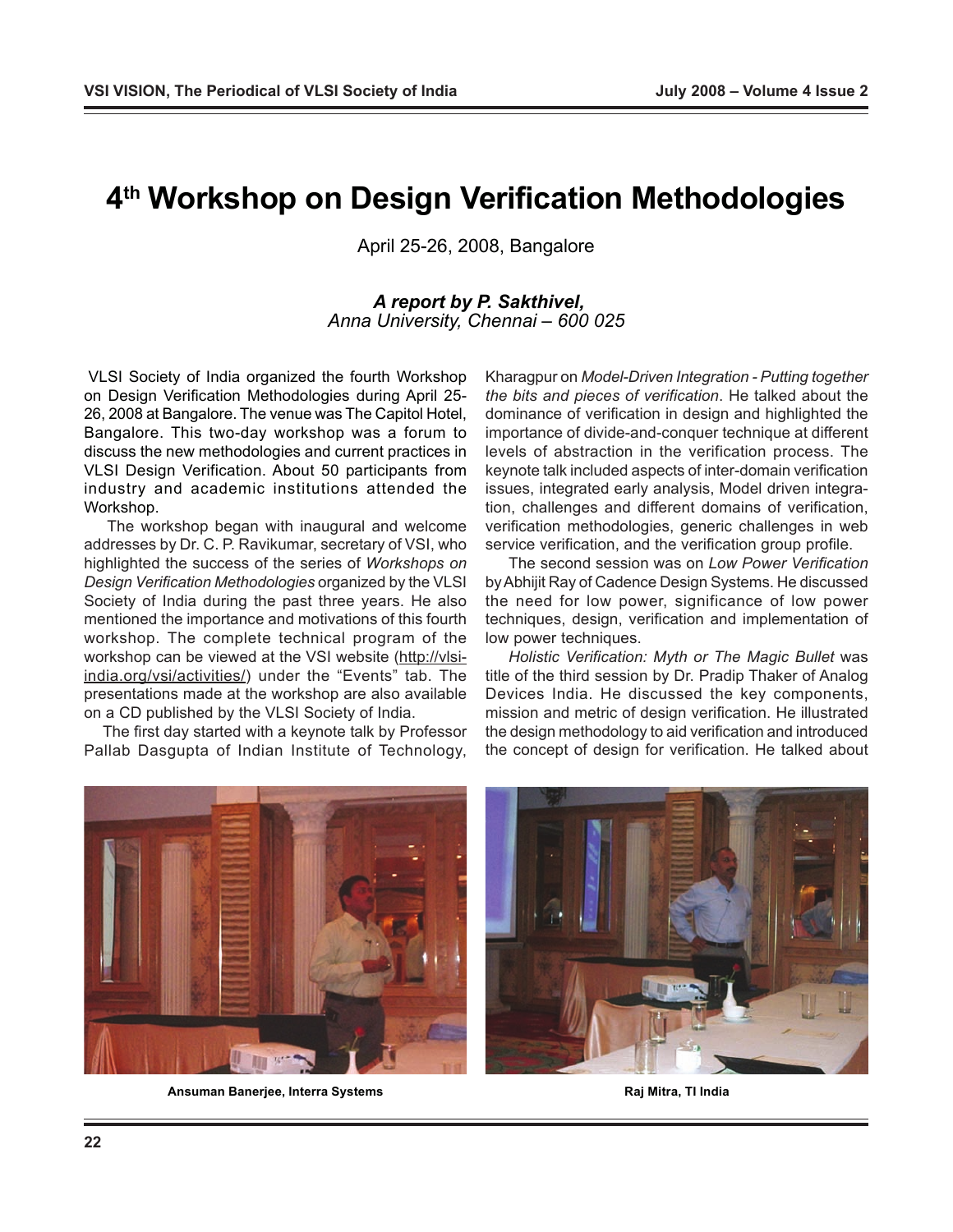the evolution of verification methodology, simulation based verification methodology, reference model based verification methodology, assertion based verification methodology and power-domain simulation for verification.

 Dr. Srinivasan Venkataramanan of Synopsis India spoke about the *Need for a methodology in Functional Verification* in the fourth technical session. In this talk, he discussed the recent developments and exponentially growing challenges of verification, typical verification flow, tools used in the verification flow, complete design verification with System Verilog, design verification components and methodology applied to the verification.

 Session five was on *Realizing Design for debug infrastructure in complex SoC* by Dr. Haridas Vilakathra of NXP Semiconductors. He started by discussing the evolution for design for debug and major requirements of DfD. He also discussed about Hyper JTAG, Silicon debug trends, OCP-IP standardization, debug security option and Infineon Multi-core debug solution.

 The sixth and final session on the first day was on *Verification Re-Use in RTL and SystemC IP* by Dr. Aniruddha Baljekar of NXP Semiconductors. He gave an overview of the verification environment and methodology to enable re-use across different levels of abstractions.

 The programmes on the second day of the workshop started with the keynote talk on *Verification of Clock Domain Crossing in Today's complex SOCs* by Dr. Kaushik De of Synopsis India. In his talk, he introduced the Clock Domain Crossing, The Metastability Problem, Various design styles for clock domain crossing and listed the detailed CDC Verification steps.

The second session was on *Coverage Driven Verification* by Gurudutt Bansal of Cadence Design Systems. He highlighted the different aspects of verification planning, coverage metrics, coverage flow and high-level architecture of a Coverage driven Verification solution.

*Verification methodologies for Analog Design Modules/Blocks* was the topic of the third session by Prabhat Agarwal of Sankalp Semiconductor. He outlined the different devices in the era of communication and the IC design flow. Technology in the communication era, Mixed signal VLSI Design flow and challenges, Analog/ Mixed Signal Verification were discussed during this talk.

Dr. Ansuman Banerjee of Interra Systems India talked in the fourth session on *Increasing dynamic assertionbased verification productivity with formal techniques for compositional coverage analysis*. He discussed the reality in system design, reality of system verification, Taxonomy of verification, Historical perspective of verification solutions, simulation based verification, formal verification, advantages and limitations of formal verification and Dynamic property verification.

The fifth session was on *Systematic Approach for Verification of Complex SoC* by Badri Seshadri of NXP Semiconductors. The talk provided an verview of Multimedia Domain and the associated verification challenges, verification methodologies and verification environment.

The two-day workshop came to a conclusion with an interesting and interactive panel discussion on *Verifying Monster SOC – Whose job is it anyway?* The moderator for this panel discussion was Dr. Raj Mitra, Texas Instruments, Bangalore. The issues addressed in the panel discussion were *How and where should the verification job be partitioned*? The panel focused on 1) IP vs SoC teams, 2) Design Vs Verification teams, 3) Hardware vs Software teams, 4) Inhouse vs Outsourcing options. The panel members were Ish Dham, Texas Instruments, Dr. Pradip Thaker, Analog Devices, Gurudutt Bansal, Cadence Design Systems, Srinivasan Venkataramanan, Synopsis India, Giri Raju, Wipro Technologies, and Sundaresan Kumbakonam, Broadcom India.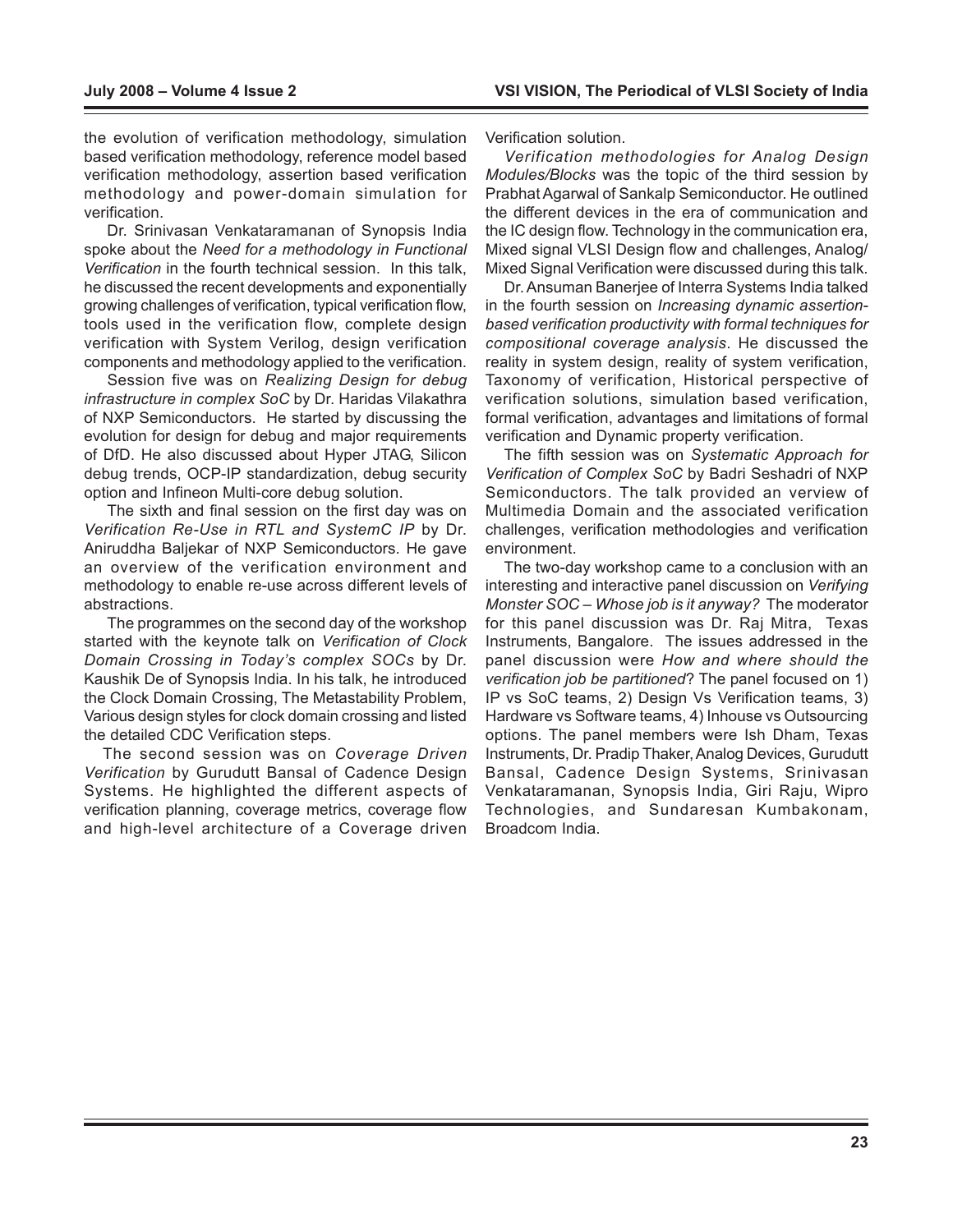|                | $\overline{B}$          | U         | $^{2}$ C | Κ | $^{3}C$ | O     | 4N              | V        | $\overline{^5E}$ | R | Т        | $^6E$ | R               |                |
|----------------|-------------------------|-----------|----------|---|---------|-------|-----------------|----------|------------------|---|----------|-------|-----------------|----------------|
|                | O                       |           | L        |   | Н       |       | P               |          | R                |   |          | L     |                 |                |
| 7 <sub>M</sub> | O                       | Т         | O        | R | С       | $O^8$ | N               | T        | R                | O | L        | L     | Ε               | $\overline{P}$ |
|                | S                       |           | С        |   |         | С     |                 |          | O                |   |          | l     |                 | С              |
|                | T                       |           | Κ        |   |         | Τ     |                 |          | R                |   |          | Ρ     |                 | V              |
|                | $10^{\circ}$ C          | С         | D        |   | M       | Α     | G               | Ε        | S                | Е | Ν        | S     | O               | R              |
|                | O                       |           | R        |   |         | V     |                 |          | I                |   |          | Е     |                 |                |
| $11$ U         | N                       | S         | I        | G | N       | Е     | 12D             |          | G                |   |          |       |                 |                |
|                | V                       |           | V        |   |         |       | 13D             | Υ        | N                | A | M        | O     |                 |                |
| $^{14}R$       | E                       | C         | Ε        | I | 15V     | Е     | R               |          | Α                |   |          |       | 16 <sub>L</sub> |                |
|                | R                       |           | R        |   | O       |       | P               |          | L                |   | $^{17}R$ | F     | $\mathbf{I}$    | D              |
|                | $\overline{\mathsf{T}}$ |           |          |   | Υ       |       | L               |          |                  |   |          |       | N               |                |
| $^{18}$ N      | Е                       | W         | S        |   | A       |       | 19 <sub>L</sub> | $^{20}E$ | Α                | Κ | Α        | G     | Ε               |                |
|                | R                       |           |          |   | G       |       |                 | V        |                  |   |          |       | Α               |                |
|                |                         | $^{21}$ C | O        | D | E       | С     |                 | $^{22}M$ | I                | R | R        | O     | R               | S              |

**ANSWER TO CROSSWORD PUZZLE – 6**

#### **Clues Across**

1 What the American traveler, Ms. Ana Log, used to change her currency? (4, 9)

7 What Herbie and Taarzan may have used to be in command of the position, velocity, and torque of a mechanical drive (5,10)

10 The TC237B product from TI can capture a picture of Mr and Mrs Coulomb (6, 8)

11 The MSP430 microcontroller from TI comes with two built-in DACs what kind of integer values do these DACs convert? (8)

13 This mechanical energy to electrical energy converter can charge your mobile if you crank it up? (6)

14 Where will you find the low noise amplifier, the RF front-end, the

automatic gain control...? (TI makes chips for all of these!) (8)

17 With TI technology, you can flash your badge in the air to open doors  $(4)$ 18 What TI made in all four directions with the announcement of the Da

Vinci technology (4)

19 Smart Reflect technology from TI arrests this to elongate battery life in mobile systems (7)

21 This twisted C source is an integral part of the software for MPEG 21 This wised of solid is an integral part of the soliwate for the LG<br>and Audio compression/decompression (5)<br>22 How do they do this magic? The DLP girl and the elephant in the ad

finally understood the secret - they do it with... (7)

#### **Clues Down**

1 I have heard of energy transformation, but this circuit changed the "secret of my energy" into a higher DC voltage! (5,9)

2 What the timing signal became, after passing the test from the

Department of Motor Vehicles? (5, 6) 3 NBTI is a reliability degradation mechanism discovered first at TI. This

cousin of NBTI is another bed of hot coals for analog designers! (3)

4 This BJT is used in the TI TV/VCR tuner IC (3)

5 What you might call the difference between where you want to be and where you are in a control system? (5, 6)

6 Using a TI calculator and a motion detector, you can plot the velocity versus position of a swinging pendulum (x,y). The equation

$$
y = \pm b \sqrt{1 - \frac{x^2}{a^2}}
$$

will lead to a plot of this figure! (7) 8 What an analog designer may refer to doubling or halving the frequency as? (6)

9 When the tube radio became solid state and shrunk in size, they decided to call it by this short form? (4)

12 This circuit generates the 2X clock for the memory controller? (3, 3) 15 The TI calculator (TI-89) can take you on an expedition to the world of math! (6)

16 Related to the long line of Analog ICs made by TI? (6)

20 This module is for evaluation (3)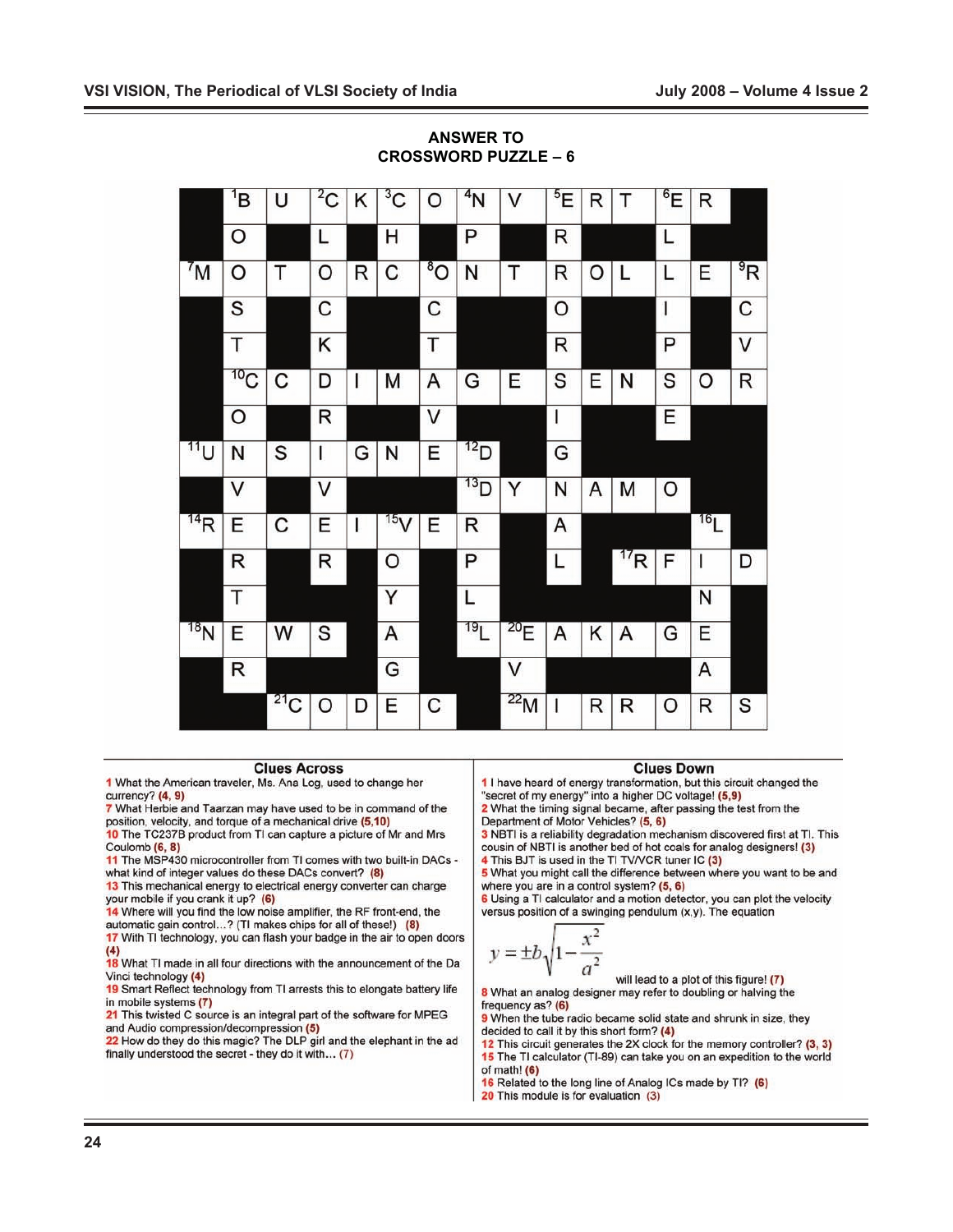

# **Feedback**

Dear Ravi,

Thanks for mailing a copy of the January issue of VSI VISION.

Since last July, CMP introduced a 45 nm CMOS process, as well as a 65 nm SOI and a .12 μ SOI process. Best regards,

Bernard Courtois

Dear Sir,

Thanks for sending a copy of VSI VISION Jan'08 Vol. 4 Issue 1.

Its really nice to see that there are some people in our country who are taking care of the research work being carried out in the field of VLSI in our country by publishing and promoting it in this reputed magazine.

Once again thanks and regards,

R.V. Kshirsagar

#### Dear Prof. Ravi Kumar

I would like to thank VSI for organizing an excellent workshop on Audio Codecs and Data Converters at Kolkata (June 16-18, 2008). I liked the rich technical content of the workshop. I strongly feel that VSI should continue to take an active role to promote VLSI education and research in India and we would request you to organize such events more regularly in coming days.

> Ashis Kumar Mal Asst Prof, NIT Durgapur

#### Hello Ravikumar

I enjoyed attending the Design Verification Methodologies (DVM) workshop this year, which was well organized with good response. Because of the structure

of the workshop with focused attendees (~50), it provided an excellent forum for interactive sessions on the existing technologies and methodologies, and possible future directions in the critical and complex domain of Verification. The workshop had a good mix of participants from academia and industry, which included representatives from both the design companies and verification solution providers. Overall, a very successful workshop!

> Gurudutt Bansal Cadence Design Systems

#### Dear Ravi

Thanks for giving me an opportunity to be a speaker at DVM 2008. With ever growing complexity of analog designs, I feel that Innovative Methodologies for Analog Verification have not received as much attention as Digital Verification. This area needs some collective thrust from core semiconductor companies, EDA providers and academia in order to make a significant impact in terms of cycle time reduction, reducing risk of failures, etc.

> Prabhat Agarwal Sankalp Semiconductor

#### Dear Sir

Based on your message in the month of February through VDAT group, I submitted a paper entitled **"A 52.6mW 10-bit 100MS/s pipelined CMOS ADC"** for the **ASP Journal of Low Power Electronics (JOLPE)**, and it has been accepted for publication.

I thank you very much for your kindness in sending such valuable information to the VLSI related community. Meganathan

Lecturer, MIT, Anna University, Chennai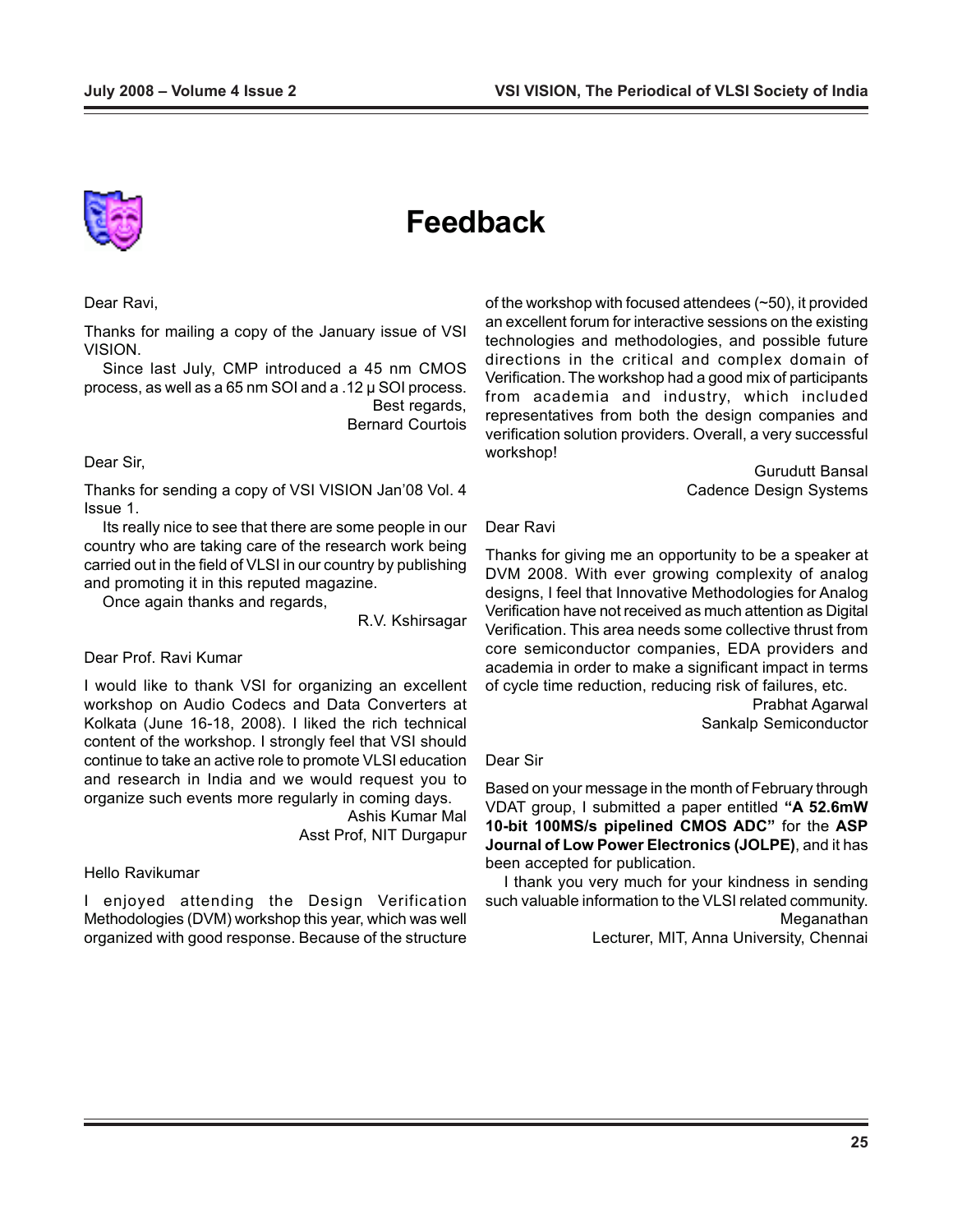# **Guidelines to Submitting Authors**

The initial submissions must be made in WORD or PDF format. Papers must adhere to the following guidelines:

- The paper must not have been submitted to other forums for publication.
- The paper must be original work of the submitting authors.
- Top and bottom margin  $= 1.5$  inch, Left and right margin  $= 1$  inch
- Single column
- Text 10 point Times-Roman font, double space format
- Title 14 point Times-Roman font
- Author names, affiliations, Contact address and e-mail 12 point Times-Roman font
- Abstract 10 point Times-Roman font. The abstract must highlight the contribution of the authors
- Sections 10 point Times-Roman font. Number the sections 1, 2, etc. Number the subsections 1.1, 2.2,1, etc.
- Figures and Tables All drawings must be original. If the authors wish to reuse any drawings, charts, or tables, they must have prior permissions from the original authors. Figures and Tables must be numbered and must have captions.
- References References must be given in the alphabetical order of the last names of the first authors.
- Pages must be numbered on the bottom right corner.
- Page limit = 15 pages

### **Advertising in VSI VISION**

VSI VISION has a reach of over 5000 professionals working in all areas of VLSI and is a good forum to advertise. The rates for advertisement are given below.

| Category                     | Half-Page, B&W | Full-page, B&W | Half-Page, Color | <b>Full-Page, Color</b> |
|------------------------------|----------------|----------------|------------------|-------------------------|
| Organizational Member of VSI | Rs. 10,000/-   | Rs. 15,000/-   | Rs. 15,000/-     | Rs. 20,000/-            |
| Non-member Organization      | Rs. 15,000/-   | Rs. 20,000/-   | Rs. 20,000/-     | Rs. 25,000/-            |

The draft must be made in the name of "VLSI Society of India" and must be sent along with a CD containing the advertisement material in WORD, PDF, or Coral Draw formats to the following address.

> **Mr. Gopal Naidu** Treasurer, VLSI Society of India Texas Instruments India Bagmane Tech Park, CV Raman Nagar, Bangalore 560093 Phone: 25099467